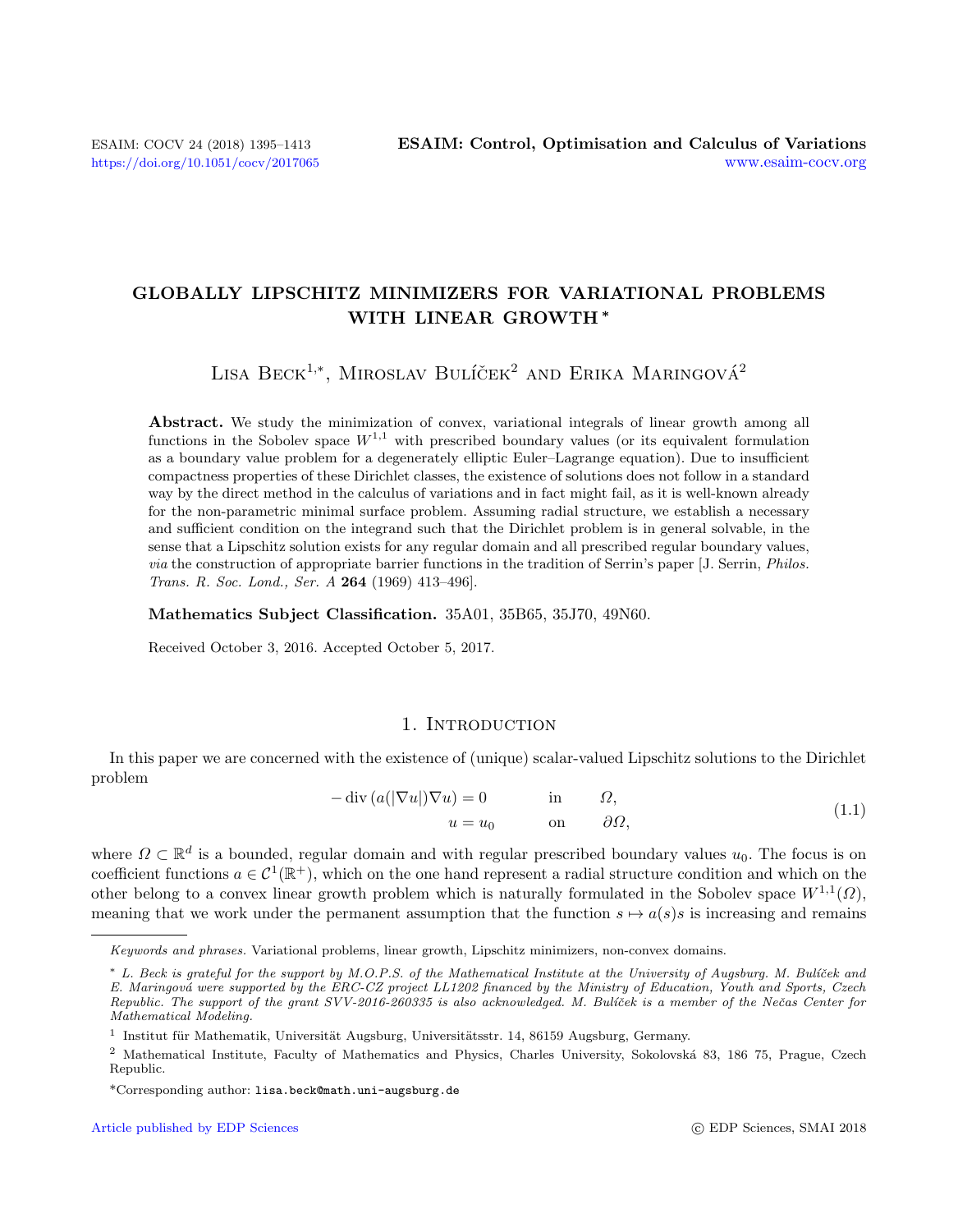$1396$  L. BECK ET AL.

bounded. In this setting, the existence of a weak solution to the Dirichlet problem [\(1.1\)](#page-0-0) is equivalent to the existence of a minimizer of a related (convex) variational integral in the Dirichlet class  $u_0 + W_0^{1,1}(\Omega)$ , and we may equivalently look for a function  $u \in u_0 + W_0^{1,1}(\Omega)$  such that for all smooth, compactly supported test functions  $\varphi \in \mathcal{D}(\Omega)$  we have

<span id="page-1-1"></span><span id="page-1-0"></span>
$$
\int_{\Omega} F(|\nabla u|) dx \le \int_{\Omega} F(|\nabla u_0 + \nabla \varphi|) dx,
$$
\n(1.2)

where  $F$  and  $a$  are linked *via* the identity

$$
F'(s) = a(s)s \qquad \text{for all } s \in \mathbb{R}^+.
$$
 (1.3)

The minimal surface equation is clearly the most prominent example for such a Dirichlet problem, and other prototypic examples are given via the coefficient functions

$$
a_p(s) := (1 + s^p)^{-\frac{1}{p}} \tag{1.4}
$$

for  $s \in \mathbb{R}^+$  and  $p > 0$  (which for the specific case  $p = 2$  just gives the minimal surface equation).

One peculiarity of linear growth problems is that, even if the equation [\(1.1\)](#page-0-0) is monotone and the integrand  $z \mapsto F(|z|)$  of the variational functional is convex, standard monotonicity methods and the direct method of the calculus of variations fail in general, since the Sobolev space  $W^{1,1}(\Omega)$  is non-reflexive and hence has insufficient compactness properties. For the study of such linear growth problem of variational type, one common strategy is to extend in a first step the functional by lower semicontinuity (in the sense of Lebesgue and Serrin  $[15, 21]$  $[15, 21]$  $[15, 21]$ ) to the larger space  $BV(\Omega)$  of functions of bounded variation, *i.e.*, to consider, for fixed boundary values  $u_0$ , the functional

$$
w \mapsto \inf \left\{ \liminf_{n \to \infty} \int_{\Omega} F(|\nabla w_n|) dx \colon (w_n)_{n \in \mathbb{N}} \text{ in } u_0 + W_0^{1,1}(\Omega) \text{ with } w_n \to w \text{ in } L^1(\Omega) \right\}
$$

with  $w \in BV(\Omega)$ . This extension also allows for an integral representation, see e.g. [\[13\]](#page-18-2), which consists in the original functional evaluated for the absolutely continuous part of the measure derivative and penalization terms for non-vanishing singular measure derivative or non-attainment of the prescribed boundary values (note that the trace operator is in general not continuous with respect to weak-∗ convergence in  $BV(\Omega)$ ). In a second step, one can then study minimizers of the extended functional in  $BV(\Omega)$  (which can be interpreted as generalized minimizers of the original functional), which exist as a consequence of the direct method, applied in the space  $BV(\Omega)$  equipped with the weak-∗ topology (observe that the lower semicontinuity of the extended functional in this topology was established by Reshetnyak [\[20\]](#page-18-3)).

Returning to the original question, one can then investigate whether or not these generalized minimizers belong to  $u_0 + W_0^{1,1}(\Omega)$  which amounts to excluding the singular measure derivative and to show attainment of the boundary values. However, this is in general not the case, meaning that in fact no minimizer in the space  $u_0$  +  $W_0^{1,1}(\Omega)$  might exist. This situation has been studied in full detail for the minimal surface equation, *i.e.* the nonparametric minimal surface problem. A by now classical result by Miranda [\[19\]](#page-18-4) states that for any locally pseudoconvex domain  $\Omega$  and any continuous prescribed boundary values  $u_0$  a unique minimizer  $u \in \mathcal{C}(\overline{\Omega}) \cap \mathcal{C}^2(\Omega)$ exists. Moreover, this result is sharp, and neither the convexity assumption nor the regularity assumption on  $u_0$  can be considerably weakened in order to guarantee the existence of minimizers in  $u_0 + W_0^{1,1}(\Omega)$ . For a broad overview on results concerning the existence, uniqueness and regularity of these non-parametric minimal surfaces, the connection to parametric minimal surfaces, and detailed proofs we refer to Giusti's monograph [\[14\]](#page-18-5).

Concerning higher regularity of such generalized minimizers, let us mention briefly that the essential difficulty is the degeneration of the second order derivatives of the integrand  $f(z) = F(|z|)$ , namely that the ratio between its largest and smallest eigenvalue blows up in the limit  $|z| \to \infty$ . This phenomenon does not only happen for functionals exhibiting linear growth, but also nearly linear growth (with the model case  $F(s) = s \log(1 + s)$ , cp. [\[18\]](#page-18-6)). In these cases the role of the so-called  $\mu$ -ellipticity condition was investigated, which quantifies the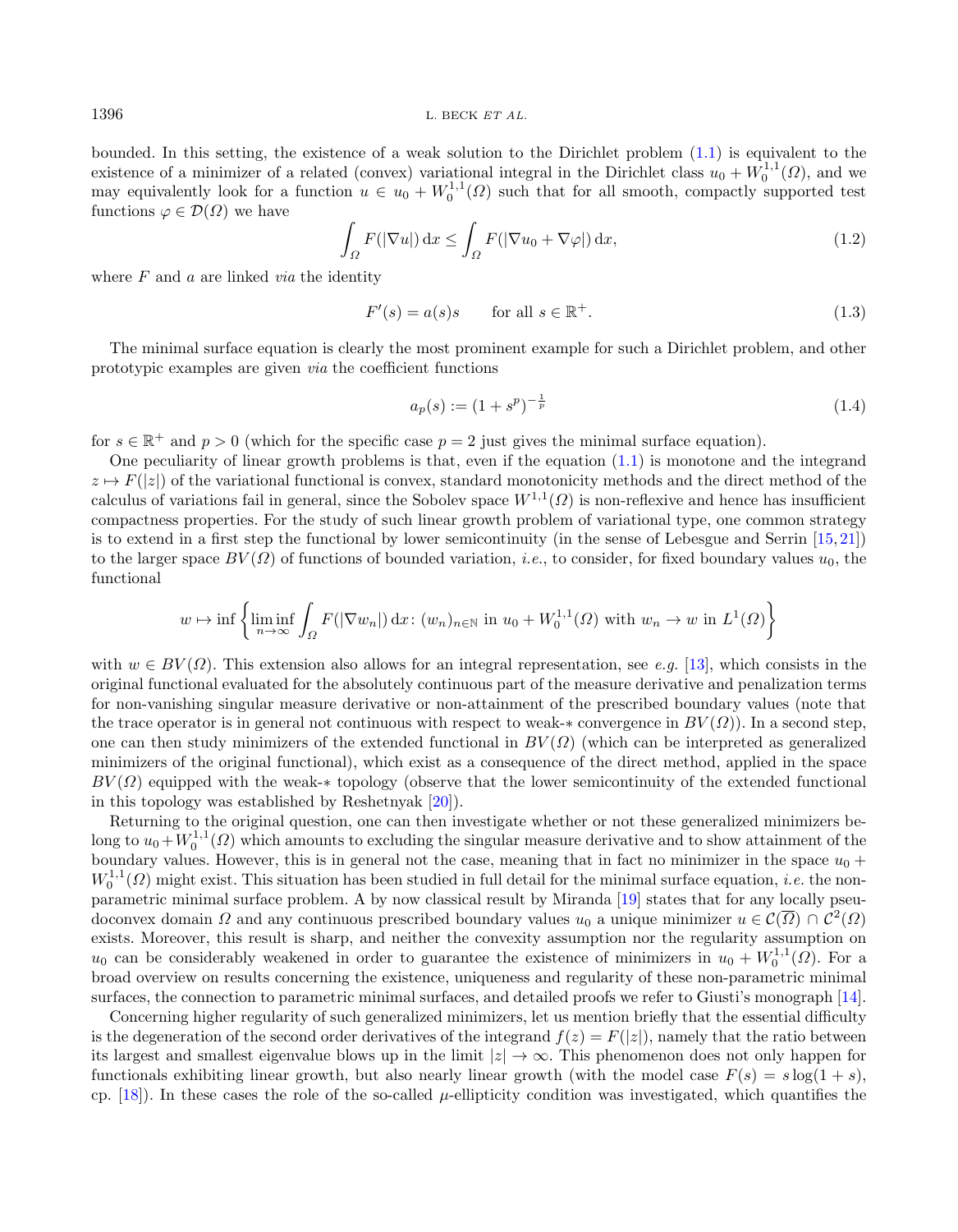ellipticity degeneration (and which in our case would basically mean  $F''(s) \geq c s^{-\mu}$  for  $s \geq 1$ ). As the main outcome it was observed, first by Fuchs and Mingione [\[11\]](#page-18-7) for nearly linear growth problem and by Bildhauer and Fuchs in a series of works  $[4-7]$  $[4-7]$  for linear growth problems, that  $\mathcal{C}^1_{loc}(\Omega)$  regularity of generalized minimizers can still be established, also for the vectorial case with radial structure, provided that  $\mu$  is sufficiently small. Specifically in our situation, this applies for  $\mu \in (1,3)$  (see [\[4\]](#page-18-8), Thm. 2.7, but also [\[17\]](#page-18-10), Thm. B and [\[2\]](#page-17-0), Thm. 1.3), while in the limit case  $\mu = 3$  (as for the area functional) only  $W^{1,1}(\Omega)$  regularity is known, with improved  $L \log L$  integrability of the gradients (see [\[4\]](#page-18-8), Thm. 2.5 and [\[1\]](#page-17-1), Cor. 1.13). However, these paper focus primarily on regularity of generalized minimizers, and attainment of the prescribed boundary values  $u_0$  is in fact not expected in this general setting, as highlighted above.

In the present paper, we proceed with an alternative (and also very classical) strategy, which directly addresses the minimization problem (or equivalently the Dirichlet problem), without passing through the relaxed formulation. Indeed, the goal is to characterize integrands  $F$  (or equivalently coefficient functions  $a$ ), in terms of properties of F only, such that the minimization or Dirichlet problem admits a solution in  $u_0 + W_0^{1,1}(\Omega)$ , for any (regular) domain  $\Omega$  and boundary values  $u_0$ . In fact, necessary and sufficient conditions for the solvability of the Dirichlet problem in the planar case  $d = 2$  for the second order elliptic equation

<span id="page-2-2"></span><span id="page-2-1"></span><span id="page-2-0"></span>
$$
\mathcal{A}(Du) \cdot \nabla^2 u = 0 \tag{1.5}
$$

(with the convention  $\mathcal{A}(z) \cdot \tilde{z} := \sum_{i,j=1}^d \mathcal{A}_{ij}(z)\tilde{z}_{ij}$ ) were already investigated by Bernstein [\[3\]](#page-18-11), in terms of the Bernstein genre g defined via the validity of

$$
c|z|^{2-g} \le \frac{\mathcal{A}(z) \cdot (z \otimes z)}{\operatorname{tr} \mathcal{A}(z)} \le C|z|^{2-g} \qquad \text{for all } z \in \mathbb{R}^d \setminus B_1(\mathbf{0})
$$

for some constants  $c \leq C$  (if well-defined), and then generalized by Leray [\[16\]](#page-18-12). One can easily calculate that the Bernstein genre of the equation for the prototypic coefficients  $a_p$  from [\(1.4\)](#page-1-0) is given by p (hence, the minimal surface equation is of Bernstein genre 2). Bernstein's discovery in [\[3\]](#page-18-11) was that the question of the solvability of the Dirichlet problem splits into the two classes of genre  $g \leq 1$  and  $g > 1$ . While for the first class the Dirichlet problem is in general solvable, one needs to impose curvature restriction on the second class (as the pseudoconvexity condition mentioned before in Miranda's result). An extension to the higher-dimensional case  $d \geq 2$  and a systematic treatment of more general non-uniformly elliptic equations of the form  $(1.5)$  was given later by Serrin [\[22\]](#page-18-13). He defined the equation to be regularly elliptic if

$$
\frac{\mathcal{A}(z) \cdot (z \otimes z)}{\operatorname{tr} \mathcal{A}(z)} \ge \varPhi(|z|) \quad \text{for all} \quad z \in \mathbb{R}^d \setminus B_1(\mathbf{0}) \tag{1.6}
$$

holds for some increasing function  $\Phi \in \mathcal{C}(\mathbb{R}^+)$  satisfying

$$
\int_{1}^{\infty} \Phi(t)t^{-2} dt = \infty.
$$
 (1.7)

Obviously, equations with a well-defined Bernstein genre q are regularly elliptic if and only if  $q \leq 1$ . Furthermore, our specific equation  $(1.1)$  is regularly elliptic in particular if the left-hand side in  $(1.6)$  is increasing and if we have in addition

$$
\int_1^{\infty} \frac{a'(t)t + a(t)}{a'(t)t + da(t)} dt = \int_1^{\infty} \frac{F''(t)}{a'(t)t + da(t)} dt = \infty.
$$

The relevance of the structure condition [\(1.7\)](#page-2-2) consists in the fact that it implies a priori estimates for the gradient of solutions on the boundary, via the construction of so-called global barriers functions, and interior a priori bounds follow in turn. Since the existence of solutions to the Dirichlet problem can be reduced to the proof of a priori estimates, Serrin obtained as a consequence that regularly elliptic Dirichlet problems allow for a solution, for arbitrary (regular) domains and prescribed boundary values (while for non-regularly elliptic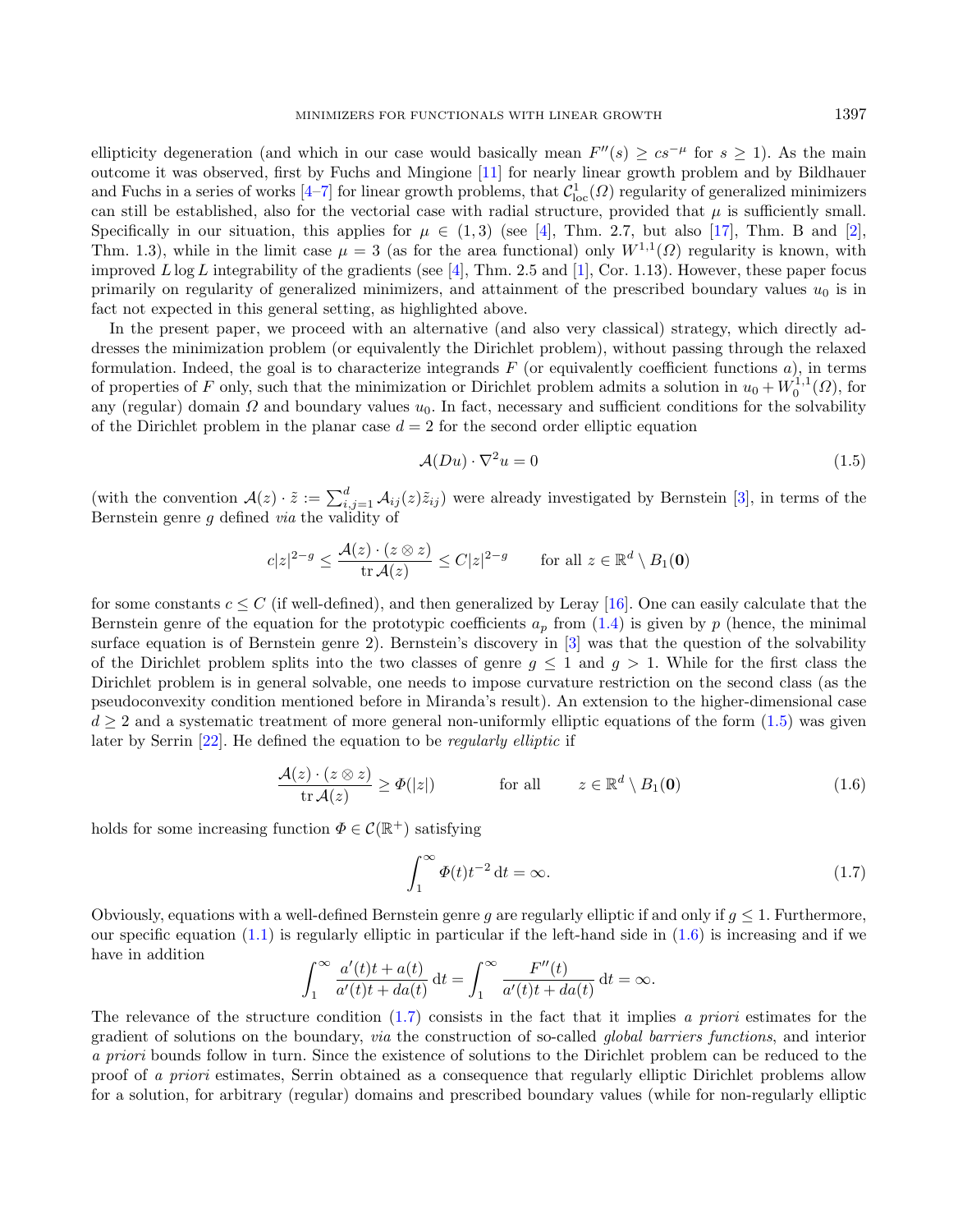equations it is in general again necessary to impose restrictions on the domain,  $e.g.$  on the curvature of the boundary  $\partial\Omega$ ).

The main result of the present article concerns the solvability of the Dirichlet problem in  $u_0 + W_0^{1,1}(\Omega)$  and higher regularity of the solution in the sense of Lipschitz continuity, which we prove simultaneously, following the strategy of Serrin's work [\[22\]](#page-18-13). We here work under a radial structure condition, which allows for an easier construction of barriers, and we work under a bounded oscillation assumption, which in some sense acts as a substitute for the monotonicity assumption of the function  $\Phi$  introduced above. We then obtain a necessary and sufficient condition for the solvability of the Dirichlet problem, in terms of an integral condition as in [\(1.7\)](#page-2-2), and the precise statement is the following:

<span id="page-3-0"></span>**Theorem 1.1.** Let  $F \in C^2(\mathbb{R}^+)$  be a strictly convex function with  $\lim_{s\to 0} F'(s) = 0$  which satisfies, for some constants  $C_1, C_2 > 0$ ,

<span id="page-3-1"></span>
$$
C_1s - C_2 \le F(s) \le C_2(1+s) \qquad \text{for all} \qquad s \in \mathbb{R}^+,
$$
  
\n
$$
\frac{F''(s)}{F''(t)} \le C_2 \qquad \text{for all} \qquad s \ge 1 \qquad \text{and} \qquad t \in [s/2, 2s].
$$
\n(1.8)

Then the following statements are equivalent:

- (i) For arbitrary domains  $\Omega$  of class  $C^1$  satisfying an exterior ball condition and arbitrary prescribed boundary values  $u_0 \in C^{1,1}(\overline{\Omega})$  there exists a unique function  $u \in C^{0,1}(\overline{\Omega})$  solving  $(1.1)$ .
- (ii) The function F satisfies

$$
\int_{1}^{\infty} tF''(t) dt = \infty.
$$
\n(1.9)

The proof of Theorem [1.1](#page-3-0) will be divided into two parts. In Section [2](#page-4-0) we first deal with the failure of the existence of Lipschitz solutions to some regular boundary value problem of the type  $(1.1)$  if the assumption  $(1.9)$  is not satisfied, by an adaptation of an example constructed by Finn [\[10\]](#page-18-14) for the minimal surface equation. We here emphasize that this non-existence result concerns the general solvability of the Dirichlet problem, and in fact, some restricted solvability results, for specific (non-convex) domains and boundary values, might still be true even if  $(1.9)$  is violated, see for instance  $([8], Thm. 2.1)$  $([8], Thm. 2.1)$  $([8], Thm. 2.1)$ . The rest of the paper is then devoted to the proof of existence of Lipschitz solutions if assumption [\(1.9\)](#page-3-1) holds. To this end, we provide in Section [3](#page-6-0) some auxiliary lemmata, before proceeding in Section [4](#page-8-0) to the main proof, which consists of a number of steps. First, since the existence of solutions cannot be addressed directly, we perform an approximation of the original Dirichlet problem by a family of Dirichlet problems exhibiting a quadratic growth condition (thus, admitting solutions in  $u_0 + W_0^{1,2}(\Omega)$  by the direct method). Then, the passage to the limit yields a Lipschitz solution with boundary values  $u_0$  (and not only a generalized solution) if we can show uniform  $W^{1,\infty}(\Omega)$  estimates for the solutions of the approximate problems. This is achieved by the construction of appropriate barrier functions, in the tradition of Serrin's paper [\[22\]](#page-18-13), and concludes the proof of Theorem [1.1.](#page-3-0) Finally, it is worth mentioning that the integral condition [\(1.9\)](#page-3-1) is trivially satisfied if F satisfies the aforementioned  $\mu$ -ellipticity condition studied by Bildhauer and Fuchs for some  $\mu \in (1, 2]$ . Hence, in the scalar setting (to which the barrier techniques are limited), every Dirichlet problem is solvable according to Theorem [1.1,](#page-3-0) which provides a connection to the first approach to the minimization problem via relaxation described at the beginning of the introdcution. Moreover, we have recovered that the Dirichlet problem in the prototypic example with coefficients [\(1.4\)](#page-1-0) is in general solvable for arbitrary regular domains and boundary values if and only if  $p \leq 1$  holds.

**Remark 1.2.** Concerning the assumptions on the domain and the function  $F$ , let us note:

(i) A domain  $\Omega$  satisfies the exterior ball condition if there exists a number  $r_0 > 0$  such that for every point  $x_0 \in \partial\Omega$  there is a ball  $B_{r_0}(\tilde{x}_0)$  with  $\overline{B_{r_0}(\tilde{x}_0)} \cap \overline{\Omega} = \{x_0\}$ . Convexity or  $\mathcal{C}^{1,1}$ -regularity of the domain are sufficient for the exterior ball condition (see e.g. [\[9\]](#page-18-16), Thm. 1.9), thus, Theorem [1.1](#page-3-0) holds in particular for all convex domains of class  $C^1$  and for arbitrary domains of class  $C^{1,1}$ .

<span id="page-3-2"></span>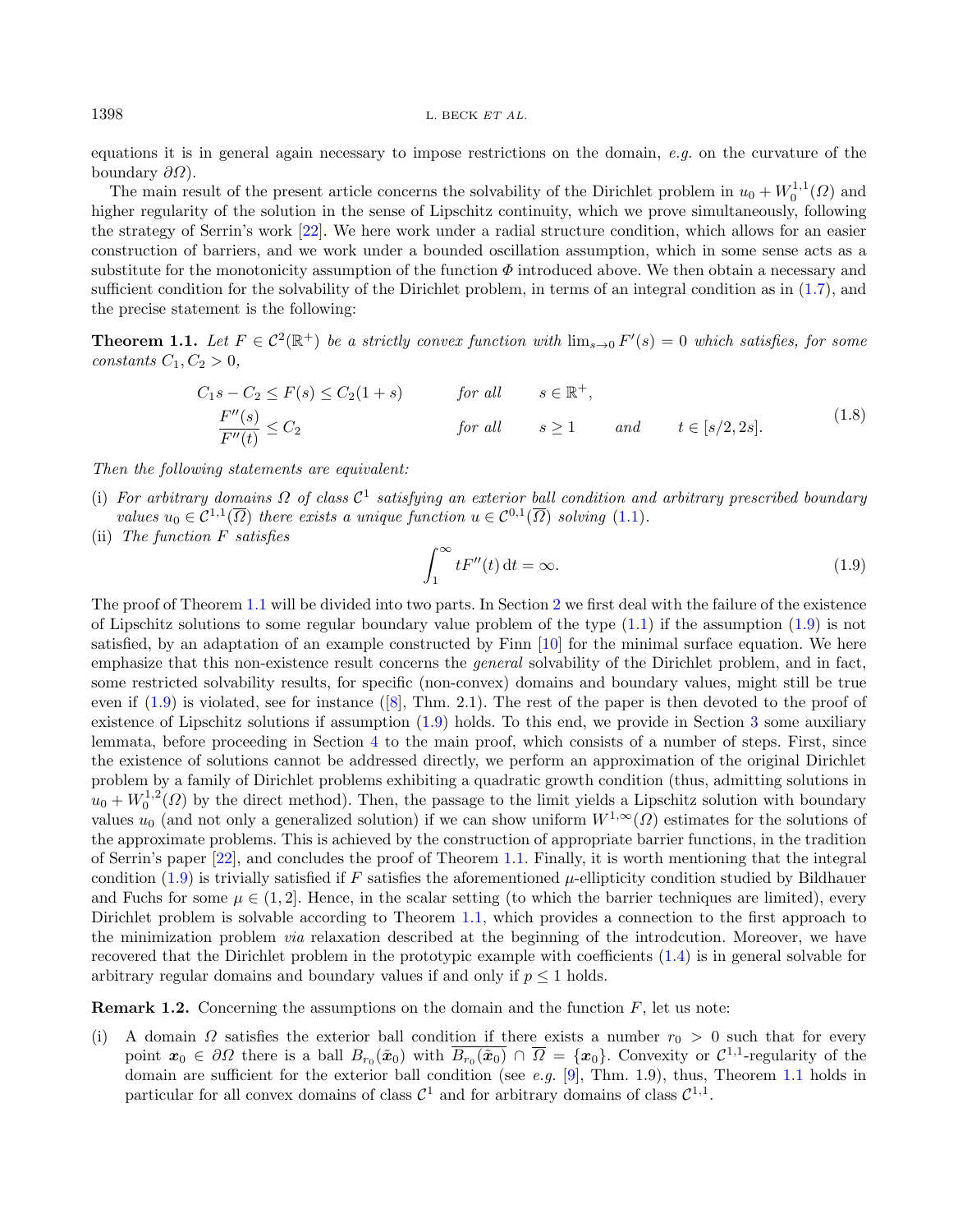- <span id="page-4-1"></span>(ii) The assumption  $\lim_{s\to 0} F'(s) = 0$  ensures the ellipticity of equation [\(1.1\)](#page-0-0) and the strict convexity of the associated minimization problem. For convenience, we can further assume that  $\lim_{s\to 0} F''(s) = 0$  holds, which implies that  $s \mapsto F(|s|)$  is of class  $\mathcal{C}^2(\mathbb{R})$ . In fact, if this was not the case, we could regularize it by a standard  $\varepsilon$ -mollifying kernel, which, for small  $\varepsilon > 0$ , preserves the structure assumptions [\(1.8\)](#page-3-2) and [\(1.9\)](#page-3-1). The result of Theorem [1.1](#page-3-0) is then recovered in the limit  $\varepsilon \searrow 0$ , since all constants appearing in the derivation of a Lipschitz bound on the solution do only depend on those, and most crucially not on  $F''$ for small values.
- (iii) For simplicity, but without loss of generality, we can restrict ourselves in the whole paper to functions  $F$ which satisfy

$$
F(0) = 0
$$
 and  $\lim_{s \to \infty} \frac{F(s)}{s} = \lim_{s \to \infty} F'(s) = 1,$  (1.10)

since the Dirichlet problem is invariant under addition and multiplication by a constant to  $F$ . Notice for the second relation that the function  $s \mapsto F'(s)$  is monotonically increasing by convexity of F and therefore has a limit as  $s \to \infty$ . Moreover, strict positivity and finiteness of this limit follow from [\(1.8\)](#page-3-2) and L'Hôpital's rule, which also shows that the two limits in [\(1.10\)](#page-4-1) coincide.

(iv) With a change of variables (and the normalization from the previous remark), we have

$$
\int_1^{\infty} t F''(t) dt = \int_{F'(1)}^1 (F')^{-1}(s) ds.
$$

Since the latter integral can be rewritten via the conjugate function

$$
F^*(s^*):=\sup_{s\in\mathbb{R}^+}\left\{ss^*-F(s)\right\}\qquad\text{for }s^*\in\mathbb{R}^+
$$

(which appears in the dual formulation of the Dirichlet problem in the sense of convex analysis) as  $F^*(1)$  –  $F^*(F'(1))$ , we observe that condition [\(1.9\)](#page-3-1) is satisfied if and only if the conjugate function  $F^*$  explodes when approaching the upper boundary of its domain  $\{s^* \in \mathbb{R}^+ : F^*(s^*) < \infty\}$ , which in the setting  $(1.10)$ is given by 1.

Let us note that the result of Theorem [1.1](#page-3-0) could in fact be extended to less regular settings. One possibility is to consider convex functions F which are of class  $\mathcal{C}^2$  only for large values. Since precisely only large gradients need to be avoided (uniformly) for the solutions to the approximative problems, such an asymptotic condition is in general sufficient (see *e.g.* [\[2\]](#page-17-0), Thm. 1.2 for a related result). Moreover, if one is interested only in the existence of solutions in the space  $u_0 + W_0^{1,1}(\Omega)$  (and not necessarily Lipschitz), one might work on domains which are only piece-wise of class  $C^{1,1}$  and for more general (not Lipschitz) boundary values  $u_0$ .

We conclude the introduction with some comments on the notation used throughout the paper. For a set S in  $\mathbb{R}^d$  we write  $\partial S$  for its topological boundary and  $\overline{S}$  for its closure. Furthermore, for points in  $\mathbb{R}^d$  we use bold letters (like x and  $x_0$ ), and the open ball in  $\mathbb{R}^d$  with center  $x_0$  and radius r is denoted by  $B_r(x_0)$ . Concerning function spaces, we denote by  $\mathcal{C}^k$  the space of continuous functions with continuous derivatives up to order  $k \in \mathbb{N}_0$  and by  $\mathcal{C}^{k,\alpha}$  the related Hölder spaces, with Hölder exponent  $\alpha \in (0,1]$ . We further work with the standard Lebesgue spaces  $L^p$  and Sobolev spaces  $W^{1,p}$ , for  $p \in [1,\infty]$ , and we abbreviate the respective norms by  $\|\cdot\|_p$  and  $\|\cdot\|_{1,p}$ , when the domain of reference is clear from the context.

## 2. Non-existence of Lipschitz minimizers

<span id="page-4-0"></span>We first show the necessity of assumption  $(1.9)$  for the existence of Lipschitz minimizers to any regular boundary value problem to [\(1.1\)](#page-0-0). In what follows, we provide a simple example of a regular domain  $\Omega$  and of regular boundary values  $u_0$  for which no Lipschitz solution (and in fact also no  $W^{1,1}$  solution) to [\(1.1\)](#page-0-0) exists. The construction is motivated by a well-known counterexample due to Finn [\[10\]](#page-18-14) for the minimal surface equation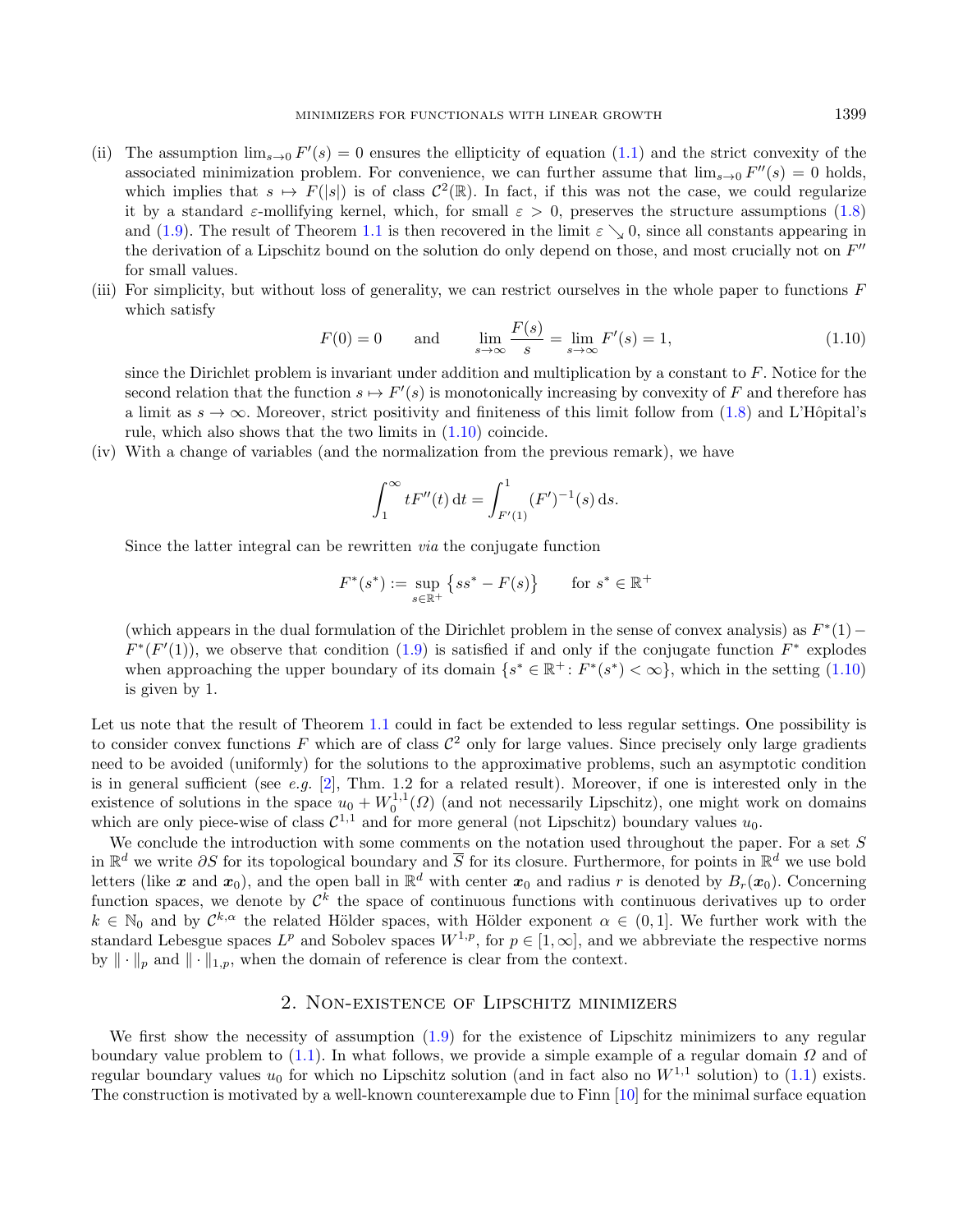with  $a_2(s) = (1 + s^2)^{-\frac{1}{2}}$ , and we shall also here work on the annulus  $\Omega := B_2(0) \setminus B_1(0)$  and with boundary values  $u_0$  which are constant on every connected component of  $\partial\Omega$ , that is, we consider

$$
-\operatorname{div}\left(F'(|\nabla u|)\frac{\nabla u}{|\nabla u|}\right) = 0 \qquad \text{in} \qquad B_2(\mathbf{0}) \setminus B_1(\mathbf{0}),
$$
  
\n
$$
u = 0 \qquad \text{on} \qquad \partial B_1(\mathbf{0}),
$$
  
\n
$$
u = M \qquad \text{on} \qquad \partial B_2(\mathbf{0}), \qquad (2.1)
$$

for some positive number  $M \in \mathbb{R}^+$  (to be specified later). Moreover, we take  $F \in C^2(\mathbb{R}^+)$  as in Theorem [1.1](#page-3-0) satisfying

<span id="page-5-0"></span>
$$
\int_{1}^{\infty} tF''(t) dt = C_0 \tag{2.2}
$$

for some positive constant  $C_0$  and, without loss of generality, also the normalization assumption [\(1.10\)](#page-4-1). Thanks to the strict convexity of  $F$ , the monotonicity of  $F'$  and the radial symmetry of both the domain and the prescribed boundary values, the Lipschitz (or even  $W^{1,1}$ ) solution to  $(2.1)$ , if it exists, is radially symmetric and can consequently be written as  $u(x) = U(|x|)$  for all  $x \in \Omega$  and some (Lipschitz) function  $U: [1, 2] \to \mathbb{R}$ with  $U(1) = 0$  and  $U(2) = M$ . Thus, we also have  $\nabla u(x) = U'(x|\mathbf{x})\frac{x}{|x|}$  for almost all  $x \in \Omega$ . In order to find a representation formula of U, we take an arbitrary function  $\Phi \in \mathcal{D}([1,2])$  and extend it radially to a function  $\varphi \in \mathcal{D}(\Omega)$  by setting  $\varphi(x) := \Phi(|x|)$ . Then we test the weak formulation of [\(2.1\)](#page-5-0) with  $\varphi$  and find, by  $\nabla \varphi(\bm{x}) = \varPhi'(|\bm{x}|) \frac{\bm{x}}{|\bm{x}|}$ , the transformation to polar coordinates and the radial symmetry of both functions U and  $\Phi$ , the identity

$$
0 = \int_{\Omega} F'(|\nabla u(\boldsymbol{x})|) \frac{\nabla u(\boldsymbol{x})}{|\nabla u(\boldsymbol{x})|} \cdot \nabla \varphi(\boldsymbol{x}) d\boldsymbol{x}
$$
  
\n
$$
= \int_{\Omega} F'(|U'(|\boldsymbol{x}|)|) \frac{U'(|\boldsymbol{x}|)}{|U'(|\boldsymbol{x}|)|} \Phi'(|\boldsymbol{x}|) d\boldsymbol{x}
$$
  
\n
$$
= d\omega_d \int_1^2 r^{d-1} F'(|U'(r)|) \frac{U'(r)}{|U'(r)|} \Phi'(r) dr,
$$

where  $\omega_d$  denotes the Lebesgue measure of the unit ball in  $\mathbb{R}^d$  (and hence,  $d\omega_d$  is the  $(d-1)$ -dimensional Hausdorff measure of the unit sphere in  $\mathbb{R}^d$ ). Since  $\Phi \in \mathcal{D}([1,2])$  was arbitrary, we deduce in a first step

$$
F'(|U'(r)|)\frac{U'(r)}{|U'(r)|} = \frac{c}{r^{d-1}}
$$

for some constant c and all  $r \in [1,2]$ . By assumptions on F, we next observe that no sign change of U' may occur, hence,  $U'$  is positive everywhere in  $[1, 2]$  and we have indeed

$$
1 > F'(U'(r)) = \frac{c}{r^{d-1}},
$$

hence also  $c \in (0, 1)$ . After inverting the last identity we can integrate (keeping in mind the boundary condition  $U(1) = 0$ ) and find the desired representation formula

$$
U(r) = \int_1^r (F')^{-1} \left(\frac{c}{s^{d-1}}\right) \, ds
$$

for all  $r \in [1,2]$ . In turn, with the substitution  $c/s^{d-1} = z$ , that is,  $s = c^{\frac{1}{d-1}} z^{\frac{1}{1-d}}$ , we obtain the following upper bound on U:

$$
U(r) = \int_{c}^{c/r^{d-1}} \frac{c^{\frac{1}{d-1}}}{1-d} z^{\frac{d}{1-d}} (F')^{-1}(z) dz
$$
  
= 
$$
\frac{c^{\frac{1}{d-1}}}{d-1} \int_{c/r^{d-1}}^{c} z^{\frac{d}{1-d}} (F')^{-1}(z) dz \le \frac{2^d}{c(d-1)} \int_{c/r^{d-1}}^{c} (F')^{-1}(z) dz.
$$

<span id="page-5-1"></span>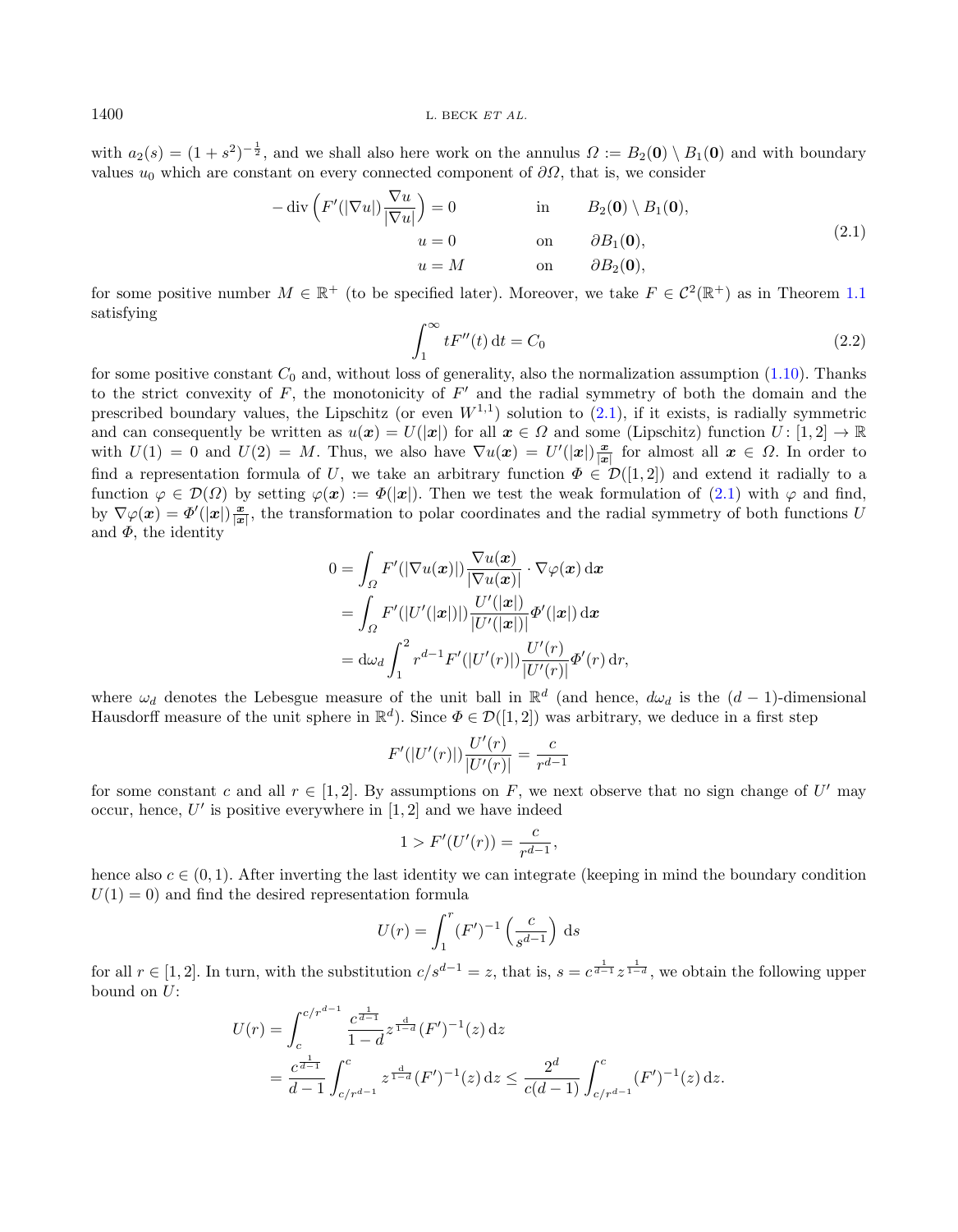This provides indeed a nontrivial upper bound, as can be seen by a case distinction between small and large values of c, in order to estimate the integral appearing on the right-hand side. In fact, in the case  $0 < c \leq F'(1) < 1$ , we find by monotonicity of  $(F')^{-1}$ 

$$
\int_{c/r^{d-1}}^{c} (F')^{-1}(z) dz \le c(1 - r^{1-d}) < c,
$$

while in the opposite case  $0 < F'(1) < c < 1$  the change of variables with  $z = F'(t)$  combined with  $(2.2)$  yields

$$
\int_{c/r^{d-1}}^c (F')^{-1}(z) dz = \int_{(F')^{-1}(c/r^{d-1})}^{(F')^{-1}(c)} tF''(t) dt \le \int_0^\infty tF''(t) dt \le F'(1) + C_0.
$$

In conclusion, for all  $r \in [1,2]$ , we have derived the explicit upper bound

$$
U(r) \le \frac{2^d}{d-1} \left( 1 + \frac{C_0}{F'(1)} \right),\,
$$

which is a contradiction to  $U(2) = M$  for  $M \in \mathbb{R}^+$  sufficiently large. Thus, we have just proven that if  $(1.9)$ does not hold, then we can find a smooth domain  $\Omega$  and smooth boundary values  $u_0$  such that all assumptions of Theorem  $(1.1)$  are satisfied, and such that no Lipschitz solution to problem  $(1.1)$  exists.

Remark 2.1. More subtle non-existence results can be obtained, similarly as in the case of the minimal surface equation. In particular, the class of regular domains which allow for non-existence results can be investigated. Based on the previous construction and a comparison principle, one can in fact show that for every nonpseudoconvex regular domain  $\Omega$  there exist smooth prescribed boundary values  $u_0$  such that no Lipschitz solution to the Dirichlet problem  $(1.1)$  exists, cp.  $[10]$ .

## <span id="page-6-4"></span><span id="page-6-3"></span><span id="page-6-2"></span><span id="page-6-1"></span>3. Auxiliary lemmata

<span id="page-6-0"></span>In order to proceed to the proof of the second implication of Theorem [1.1,](#page-3-0) we first derive some auxiliary algebraic inequalities.

<span id="page-6-5"></span>**Lemma 3.1.** Let  $F \in C^2(\mathbb{R}^+)$  be a strictly convex function with  $\lim_{s\to 0} F'(s) = 0$  which satisfies [\(1.8\)](#page-3-2), [\(1.9\)](#page-3-1) and [\(1.10\)](#page-4-1), and let  $a \in C^1(\mathbb{R}^+)$  be given by [\(1.3\)](#page-1-1). Then, there hold

$$
C_1s - C_2 \le sF'(s) \le s \qquad \text{for every} \qquad s > 0,
$$
\n
$$
(3.1)
$$

$$
\lim_{s \to \infty} sF''(s) = 0,\tag{3.2}
$$

$$
\lim_{s \to \infty} s^2 a'(s) = -1. \tag{3.3}
$$

Proof. We start by observing some simple consequences of the strict convexity of  $F$ . As  $F'$  is monotonically increasing, assumptions  $(1.8)$  and  $(1.10)$  give

$$
C_1s - C_2 \le F(s) = \int_0^s F'(r) dr \le \int_0^s F'(s) dr = sF'(s),
$$

which is the first inequality in [\(3.1\)](#page-6-1). We further observe that the assumptions  $\lim_{s\to 0} F'(s) = 0$  and  $\lim_{s\to\infty} F'(s) = 1$  yield immediately  $0 < F'(s) < 1$  for all  $s \in (0,\infty)$ , which implies the second inequality in [\(3.1\)](#page-6-1), and moreover,  $F'' \in L^1(0, \infty)$  holds. Due to the integrability of  $F''$ , we next deduce the identity

$$
a(s)s = F'(s) = 1 - \int_{s}^{\infty} F''(t) dt,
$$
\n(3.4)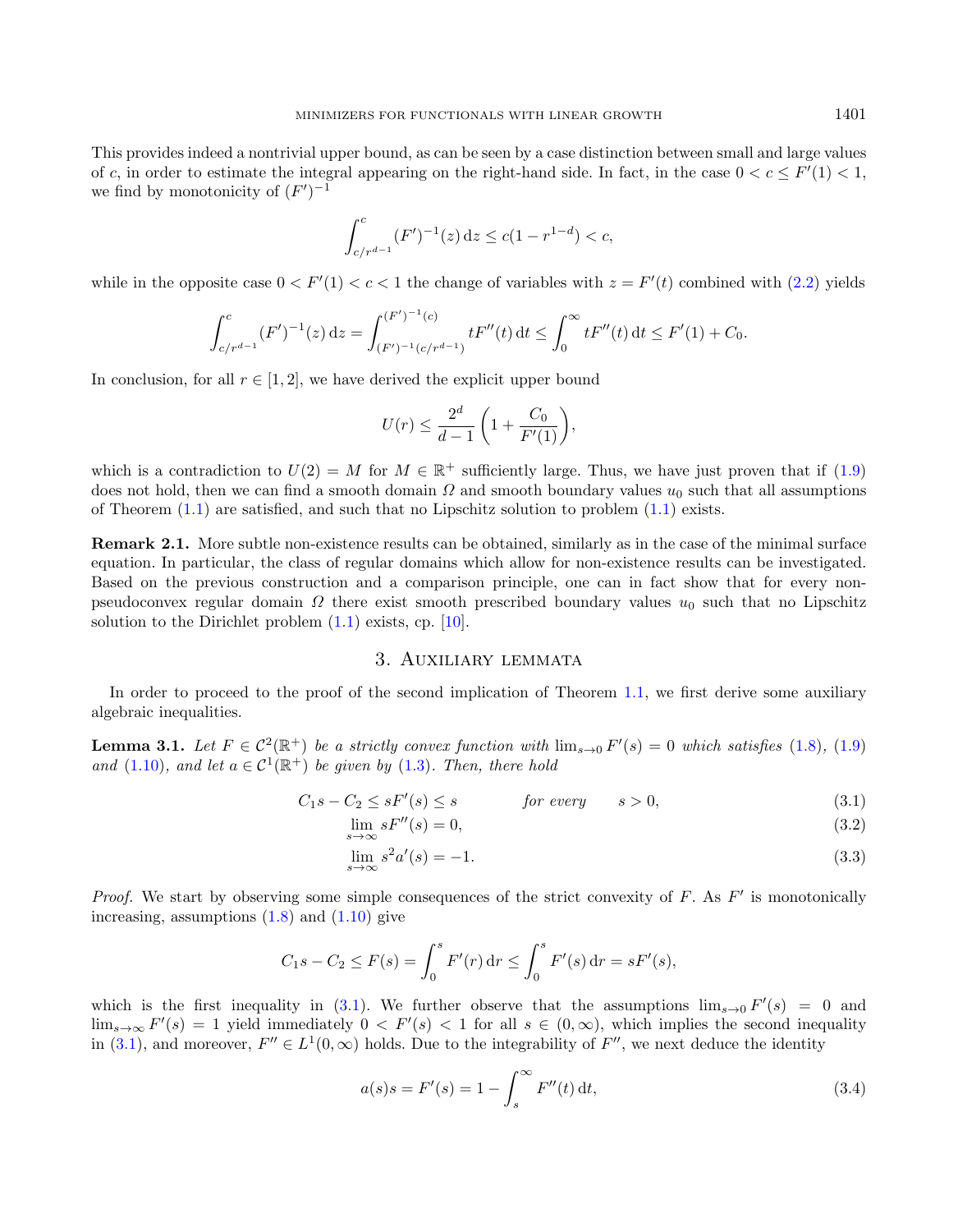$1402$  L. BECK ET AL.

and since by the bounded oscillation assumption in  $(1.8)$  we have in particular

<span id="page-7-3"></span>
$$
F''(s)s \le C_2 \int_s^{2s} F''(t) dt
$$

for all  $s > 0$ , also the claim [\(3.2\)](#page-6-2) follows. Finally, differentiating [\(3.4\)](#page-6-3) we find

$$
a'(s)s + a(s) = F''(s),
$$
\n(3.5)

and therefore, thanks to  $(3.2)$  and  $(1.10)$ , we obtain

<span id="page-7-1"></span>
$$
\lim_{s \to \infty} s^2 a'(s) = \lim_{s \to \infty} (sF''(s) - F'(s)) = -1,
$$

which is the last claim  $(3.3)$ .

Secondly, we define the integrand for a comparison functional, which will be used later for the construction of appropriate barrier functions. To this end, we will essentially decrease the convexity for large values of the original integrand  $F$  (note that the properties of the integrand for large values are the most crucial ones), which from a heuristic point of view will make it harder to construct solutions (cp. the calculations for annular domains in Sect. [2\)](#page-4-0). However, it turns out that as long as the fundamental condition [\(1.9\)](#page-3-1) for the new integrand is satisfied, this construction is still possible, and it is precisely the weaker convexity for large values which will allow for the verification of the barrier condition.

<span id="page-7-2"></span>**Lemma 3.2.** Let  $F \in C^2(\mathbb{R}^+)$  be a strictly convex function with  $\lim_{s\to 0} F'(s) = 0$  which satisfies [\(1.8\)](#page-3-2), [\(1.9\)](#page-3-1) and [\(1.10\)](#page-4-1). Then there exists a strictly positive, decreasing function  $g \in \mathcal{C}(\mathbb{R}^+_0)$  with  $\lim_{s\to\infty} g(s) = 0$  such that

$$
\int_0^\infty tF''(t)g(t) dt = \infty.
$$
\n(3.6)

Moreover, the function  $F_g$  defined via

$$
F_g(s) := \int_0^s \left(1 - \int_r^\infty F''(t)g(t) dt\right) dr \tag{3.7}
$$

belongs to  $\mathcal{C}^2(\mathbb{R}^+)$ , is strictly convex and satisfies  $\lim_{s\to 0} F'_g(s) = 0$  and  $(1.8)$ – $(1.10)$ , with possibly different constants  $C_1$  and  $C_2$ .

Proof. We start by defining

$$
\tilde{g}(s) := \frac{1}{1 + \int_0^s tF''(t) dt},
$$
\n(3.8)

and we note that  $\tilde{g}$  is a continuous, strictly positive, strictly decreasing function on  $\mathbb{R}^+_0$ , which is bounded from above by 1 and which fulfills  $\tilde{g}(s) \to 0$  as  $s \to \infty$ . Next, we define a constant

$$
A := \int_0^\infty F''(t)\tilde{g}(t) \,\mathrm{d}t,
$$

and due to the properties of F (more precisely,  $\lim_{s\to 0} F'(s) = 0$  and  $\lim_{s\to\infty} F'(s) = 1$ ) combined with  $0 < \tilde{g}(s) \leq 1$  for  $s \in \mathbb{R}^+$ , we observe  $A \in (0, 1]$ . Finally, we define

$$
g(s) := \frac{\tilde{g}(s)}{A},\tag{3.9}
$$

<span id="page-7-0"></span>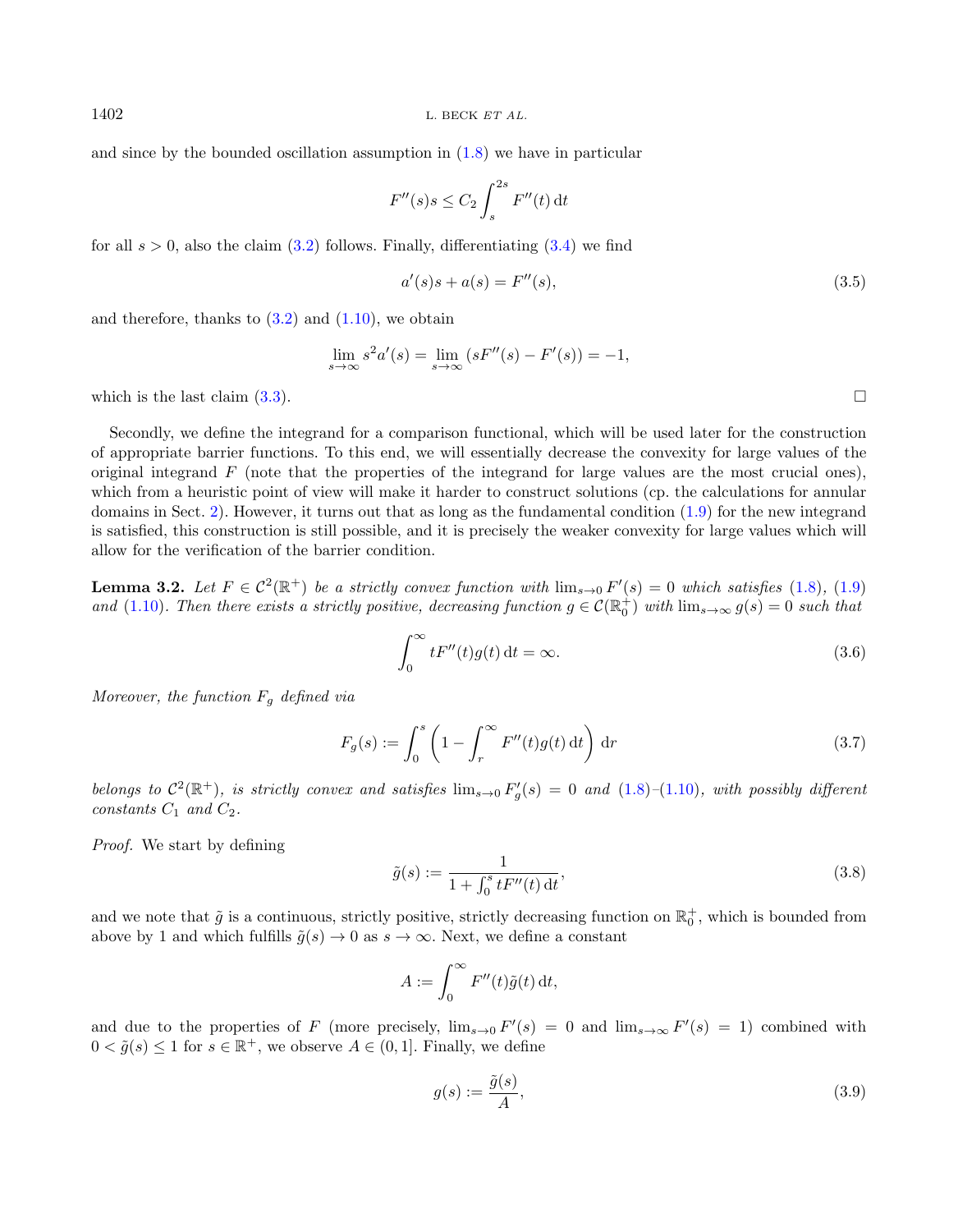which again is strictly positive, decreasing and with  $\lim_{s\to\infty} g(s) = 0$ . We now show that all statements of the lemma are indeed fulfilled with such a choice of g. Let us start with  $(3.6)$ . By the definition of g it directly follows that for any  $s \geq 0$  we have

<span id="page-8-2"></span>
$$
\int_0^s tF''(t)g(t) dt = \frac{1}{A} \int_0^s \frac{tF''(t)}{1 + \int_0^t rF''(r) dr} dt
$$
  
=  $\frac{1}{A} \int_0^s \frac{d}{dt} \ln \left( 1 + \int_0^t rF''(r) dr \right) dt$   
=  $\frac{1}{A} \ln \left( 1 + \int_0^s rF''(r) dr \right).$ 

Since  $F''$  and g are positive and due to the assumption  $(1.9)$ , we find

$$
\int_0^\infty t F''(t) g(t) dt = \lim_{s \to \infty} \int_0^s t F''(t) g(t) dt
$$
  
=  $\frac{1}{A} \lim_{s \to \infty} \ln \left( 1 + \int_0^s r F''(r) dr \right) = \infty.$ 

Hence, [\(3.6\)](#page-7-0) holds. Next, we show the properties of the function  $F<sub>q</sub>$ . By its definition [\(3.7\)](#page-7-1) we immediately obtain  $F_q(0) = 0$ . Moreover, we calculate its derivatives

$$
F'_{g}(s) = 1 - \int_{s}^{\infty} F''(t)g(t) dt, \qquad F''_{g}(s) = F''(s)g(s) > 0,
$$
\n(3.10)

which shows the strict convexity and, via [\(3.6\)](#page-7-0), the validity of [\(1.9\)](#page-3-1) for  $F<sub>g</sub>$ . Since by the definition of g we have

$$
\int_0^\infty F''(t)g(t) \, \mathrm{d}t = 1,
$$

we find  $\lim_{s\to 0} F'_g(s) = 0$  and  $\lim_{s\to\infty} F'_g(s) = 1$ , thus also  $(1.10)$  is satisfied for  $F_g$ . Finally, concerning  $(1.8)$ , we note that the linear growth assumption follows immediately from the properties of  $F_g'$ , while the oscillation assumption of F carries directly over to  $F<sub>g</sub>$  (with constant  $C_2 + 4C_2^2$  instead of  $C_2$ ). This concludes the proof of the lemma.  $\Box$ 

# <span id="page-8-1"></span>4. Proof of Theorem [1.1](#page-3-0)

<span id="page-8-0"></span>We now prove the second (and main) implication of Theorem [1.1,](#page-3-0) namely that assumption [\(1.9\)](#page-3-1) implies the general solvability of the Dirichlet problem [\(1.1\)](#page-0-0). To this end, we perform an approximation procedure and introduce suitable approximation problems to  $(1.1)$ , and we will then prove uniform estimates for their minimizers. This is indeed sufficient to recover the claim with the passage to the limit since the strict convexity of our functional implies uniqueness of minimizers (if a minimizer exists in the desired Dirichlet class at all). In order to follow this strategy, we define, for arbitrary  $\varepsilon > 0$ , the approximate functionals

$$
w \mapsto \frac{\varepsilon}{2} \int_{\Omega} |\nabla w|^2 \, \mathrm{d}x + \int_{\Omega} F(|\nabla w|) \, \mathrm{d}x
$$

and look for minimizers  $u_{\varepsilon}$  in the Dirichlet class  $u_0 + W_0^{1,2}(\Omega)$ , which is equivalent to looking for weak solutions to the following approximate Dirichlet problem to [\(1.1\)](#page-0-0)

$$
-\varepsilon \Delta u_{\varepsilon} - \text{div}\left(a(|\nabla u_{\varepsilon}|)\nabla u_{\varepsilon}\right) = 0 \qquad \text{in} \qquad \Omega,
$$
  

$$
u_{\varepsilon} = u_0 \qquad \text{on} \qquad \partial\Omega.
$$
 (4.1)

Note that for the rest of the paper, we suppose, without explicit mentioning, that the function  $F$  satisfies  $(1.8)$ ,  $(1.9)$  and  $(1.10)$ , and that a is related to F via  $(1.3)$ .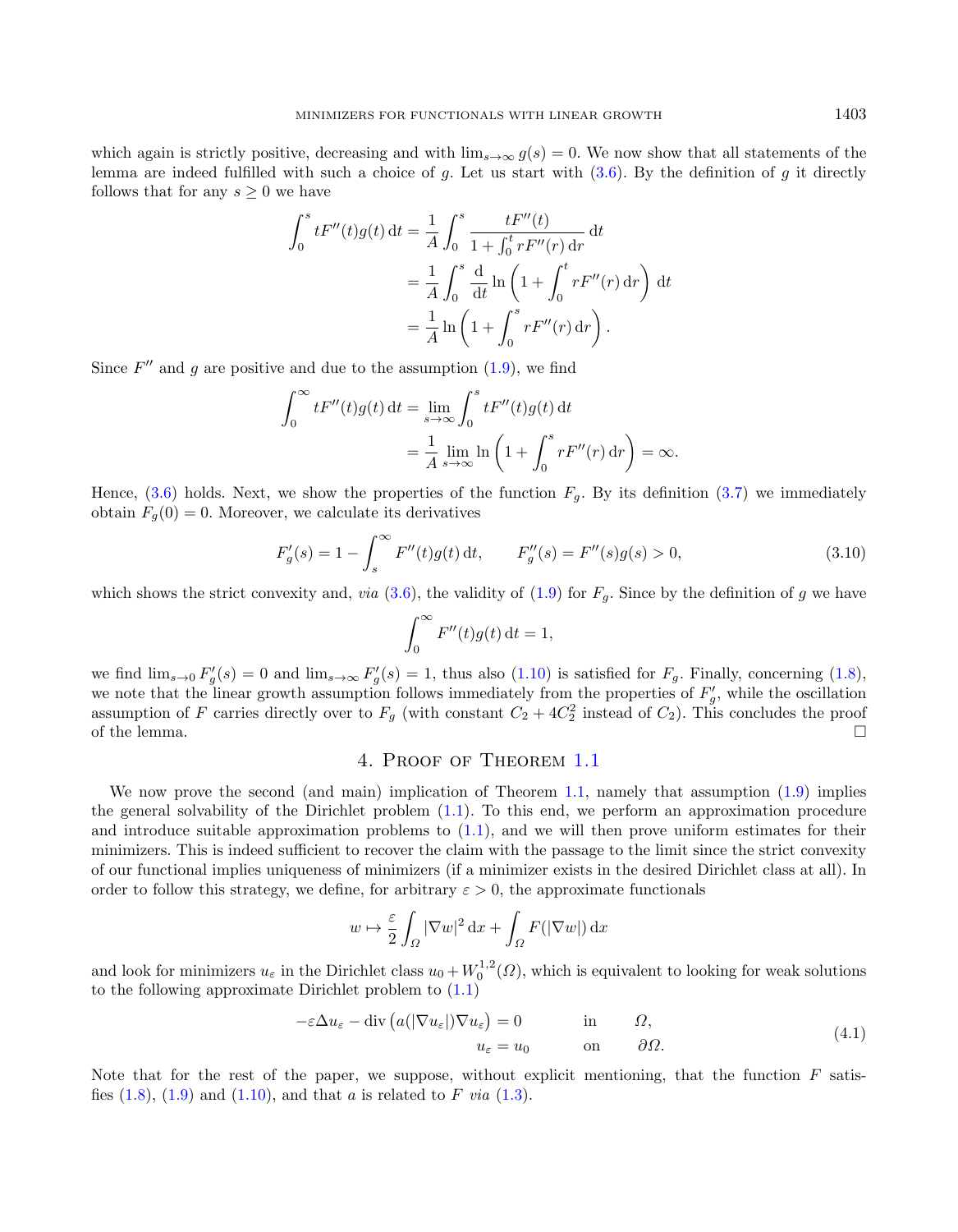$1404$  L. BECK ET AL.

Due to the application of the direct method of the calculus of variations to the approximate functionals (or the theory of monotone operators to the approximate Dirichlet problems), we obtain the existence of a unique solution  $u_{\varepsilon} \in u_0 + W_0^{1,2}(\underline{\Omega})$ . In addition, in view of the regularity of the prescribed boundary values, we observe that we have  $u_{\varepsilon} \in C^{1,\alpha}(\overline{\Omega})$  for some  $\alpha > 0$ , see e.g. [\[12\]](#page-18-17), and by difference quotient techniques we also have  $u_{\varepsilon} \in W^{2,2}_{loc}(\Omega)$ . Our main goal is to show that the following uniform estimate holds

<span id="page-9-0"></span>
$$
\|\nabla u_{\varepsilon}\|_{\infty} \le C(\Omega, F, u_0) \tag{4.2}
$$

with some constant  $C(\Omega, F, u_0)$  being independent of  $\varepsilon$ . Indeed, having [\(4.2\)](#page-9-0) in hands, we first find a subsequence converging weakly- $*$  to a function u in  $u_0 + W_0^{1,\infty}(\Omega)$ . Then, when passing to the limit  $\varepsilon \to 0$  in the approximate functionals (*via* lower semicontinuity) or in the approximate Dirichlet problems [\(4.1\)](#page-8-1) (*via* the theory of monotone operators), the limit  $u \in u_0 + W_0^{1,\infty}(\Omega)$  turns out to be the desired solution. As it is actually Lipschitz regular, Theorem [1.1](#page-3-0) is therefore proven, provided that we can show that the crucial uniform estimate  $(4.2)$  holds.

#### <span id="page-9-2"></span>4.1. Reduction to the boundary estimates

We first show that, in order to establish  $(4.2)$ , it is actually sufficient to control the normal derivatives of the solutions  $u_{\varepsilon}$  to the approximate problems [\(4.1\)](#page-8-1) uniformly on the boundary  $\partial\Omega$ . To this end, we start by deriving some standard uniform estimates and denote by C an universal constant depending only on F,  $u_0$  and  $\Omega$ , but not on  $\varepsilon$ . For simplicity of notation, we shall drop from now on the index  $\varepsilon$  and write u instead of  $u_{\varepsilon}$ . Testing the weak formulation to [\(4.1\)](#page-8-1) with the function  $u - u_0 \in W_0^{1,2}(\Omega)$ , keeping in mind relation [\(1.3\)](#page-1-1) and applying Hölder's inequality, we obtain

<span id="page-9-1"></span>
$$
\varepsilon \|\nabla u\|_2^2 + \int_{\Omega} F'(|\nabla u|)|\nabla u| \,dx \leq \varepsilon \|\nabla u\|_2 \|\nabla u_0\|_2 + \int_{\Omega} F'(|\nabla u|)|\nabla u_0| \,dx.
$$

Hence, using Young's inequality and [\(3.1\)](#page-6-1), we deduce

$$
\varepsilon \|\nabla u\|_2^2 + \|\nabla u\|_1 \le C. \tag{4.3}
$$

Similarly, testing the weak formulation to [\(4.1\)](#page-8-1) with the functions  $(u \mp ||u_0||_{\infty})_{\pm}$  (note that these functions are admissible since  $(u \mp ||u_0||_{\infty})_{\pm} = 0$  holds on  $\partial\Omega$ , we get

$$
\varepsilon \int_{\Omega} |\nabla(u \mp ||u_0||_{\infty})_{\pm}|^2 dx + \int_{\Omega} a(|\nabla u|) |\nabla(u \mp ||u_0||_{\infty})_{\pm}|^2 dx = 0.
$$

Thus, it follows that

$$
||u||_{\infty} \le ||u_0||_{\infty} \le C. \tag{4.4}
$$

To proceed further, we identify the equation for  $|\nabla u|$ , which is possible due to the *a priori* (non-uniform) regularity of u. Applying  $\frac{\partial}{\partial x_k}$  =:  $D_k$  to [\(4.1\)](#page-8-1), multiplying the result by  $D_k u$  and summing over  $k = 1, ..., d$ , we obtain

$$
0 = -\varepsilon \sum_{k=1}^{d} D_k u \Delta D_k u - \sum_{k,i=1}^{d} D_k u D_i D_k \left( F'(|\nabla u|) \frac{D_i u}{|\nabla u|} \right)
$$
  
\n
$$
= -\frac{\varepsilon}{2} \Delta |\nabla u|^2 + \varepsilon |\nabla^2 u|^2 - \sum_{k,i=1}^{d} D_i \left( D_k \left( F'(|\nabla u|) \frac{D_i u}{|\nabla u|} \right) D_k u \right)
$$
  
\n
$$
+ \sum_{k,i=1}^{d} D_{ik} u D_k \left( F'(|\nabla u|) \frac{D_i u}{|\nabla u|} \right)
$$
  
\n
$$
= -\frac{\varepsilon}{2} \Delta |\nabla u|^2 - \sum_{k,i=1}^{d} D_i (A_{ik} (\nabla u) D_k |\nabla u|) + \varepsilon |\nabla^2 u|^2 + F''(|\nabla u|) |\nabla |\nabla u||^2 + F'(|\nabla u|) \frac{|\nabla^2 u|^2 - |\nabla |\nabla u||^2}{|\nabla u|},
$$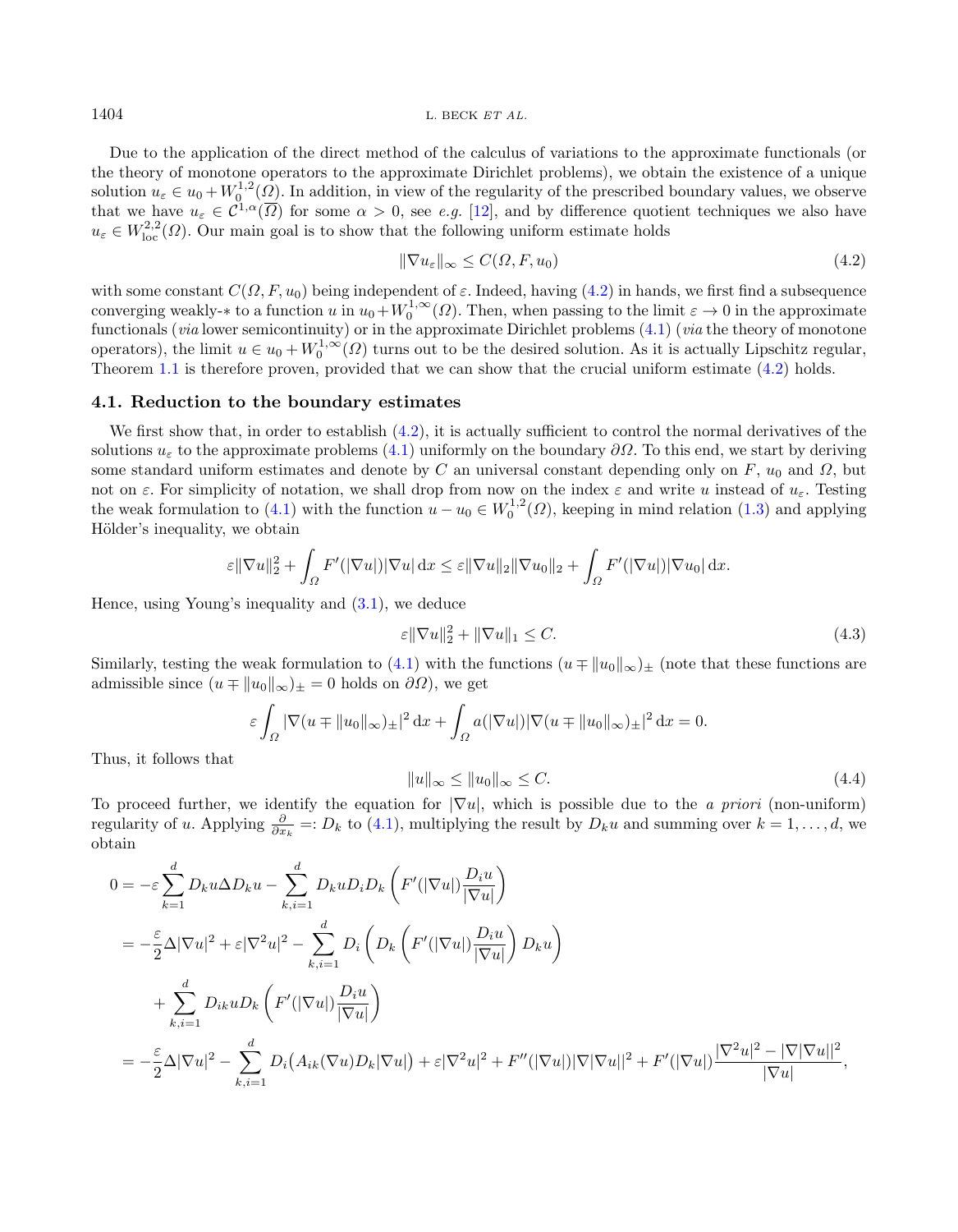where

$$
A_{ik}(\nabla u) := \left( |\nabla u| F''(|\nabla u|) \frac{D_i u D_k u}{|\nabla u|^2} + F'(|\nabla u|) \delta_{ik} - F'(|\nabla u|) \frac{D_i u D_k u}{|\nabla u|^2} \right).
$$

Consequently,

$$
-\frac{\varepsilon}{2}\Delta|\nabla u|^2 - \sum_{k,i=1}^d D_i\left(A_{ik}(\nabla u)D_k|\nabla u|\right) \le 0.
$$

Since A is positively definite, we see that  $|\nabla u|^2$  is a sub-solution to a linear elliptic equation and therefore satisfies the minimum principle, i.e.,

<span id="page-10-5"></span><span id="page-10-0"></span>
$$
\|\nabla u\|_{L^{\infty}(\Omega)} \le \|\nabla u\|_{L^{\infty}(\partial\Omega)}.
$$

In addition, since  $u = u_0$  on  $\partial\Omega$ , this implies

$$
\|\nabla u\|_{L^{\infty}(\Omega)} \leq \|\nabla u_0\|_{L^{\infty}(\Omega)} + \left\|\frac{\partial u}{\partial n}\right\|_{L^{\infty}(\partial\Omega)},
$$

where  $\frac{\partial u}{\partial n}$  denotes the normal derivative of u on  $\partial\Omega$ . Thus, in order to check [\(4.2\)](#page-9-0) it remains to show that

<span id="page-10-4"></span>
$$
\left\|\frac{\partial u}{\partial n}\right\|_{L^{\infty}(\partial\Omega)} \leq C(\Omega, F, u_0). \tag{4.5}
$$

The rest of the paper is devoted to the proof of  $(4.5)$ , which will be shown *via* the barrier function technique.

### 4.2. Prototype barrier function

<span id="page-10-1"></span>From now on, we fix the functions g and  $F_q$  according to Lemma [3.2](#page-7-2) and define

$$
a_g(s) := \frac{F'_g(s)}{s} \qquad \text{for } s \in \mathbb{R}^+.
$$
\n
$$
(4.6)
$$

Clearly, all statements of Lemma [3.1](#page-6-5) hold also for  $F_g$  and  $a_g$  with possibly different constants  $C_1, C_2 > 0$ . Moreover,  $F'_g$  is a strictly monotonically increasing mapping from  $[0, \infty)$  to  $[0, 1)$  with continuous inverse. With the help of  $F_g$  we now define our prototype barrier function.

Let  $r_0 > 0$  and  $\delta \in (0, 1)$  be arbitrary. We set for all  $r \ge r_0$ 

<span id="page-10-3"></span>
$$
b_{r_0}^{\delta}(r) := (F_g')^{-1} \left( \frac{(1-\delta)^{d-1} r_0^{d-1}}{r^{d-1}} \right).
$$
\n(4.7)

It can be easily seen that  $b_{r_0}^{\delta} \in C^1[r_0,\infty)$  is a non-negative decreasing function. Finally, for all  $x \in \mathbb{R}^d \setminus B_{r_0}(\mathbf{0}),$ we define

<span id="page-10-2"></span>
$$
\omega_{r_0}^{\delta}(\boldsymbol{x}) := \int_{r_0}^{|\boldsymbol{x}|} b_{r_0}^{\delta}(r) \, \mathrm{d}r. \tag{4.8}
$$

By construction,  $\omega_{r_0}^{\delta}$  is a minimizer of the functional with integrand  $F_g$  and equivalently a solution to the associated Dirichlet problem on the set  $\mathbb{R}^d \setminus \overline{B_{r_0}(\mathbf{0})}$ , but moreover, it also turns out to be super-harmonic on a subset of it.

**Lemma 4.1.** For every  $r_0 > 0$  and  $\delta \in (0,1)$  the function  $\omega_{r_0}^{\delta}$  defined in [\(4.8\)](#page-10-1) satisfies

$$
-\operatorname{div}\left(a_g(|\nabla\omega_{r_0}^{\delta}|)\nabla\omega_{r_0}^{\delta}\right) = 0 \qquad in \quad \mathbb{R}^d \setminus \overline{B_{r_0}(\mathbf{0})},
$$
  

$$
\omega_{r_0}^{\delta} = 0 \qquad on \quad \partial B_{r_0}(\mathbf{0}).
$$
 (4.9)

Furthermore, there holds

$$
-\Delta \omega_{r_0}^{\delta}(\boldsymbol{x}) \geq 0 \qquad \text{for all} \qquad \boldsymbol{x} \in \mathbb{R}^d \setminus \overline{B_{r_0}(\boldsymbol{0})} \qquad \text{such that} \qquad a_g'(\boldsymbol{b}_{r_0}^{\delta}(|\boldsymbol{x}|)) \leq 0. \tag{4.10}
$$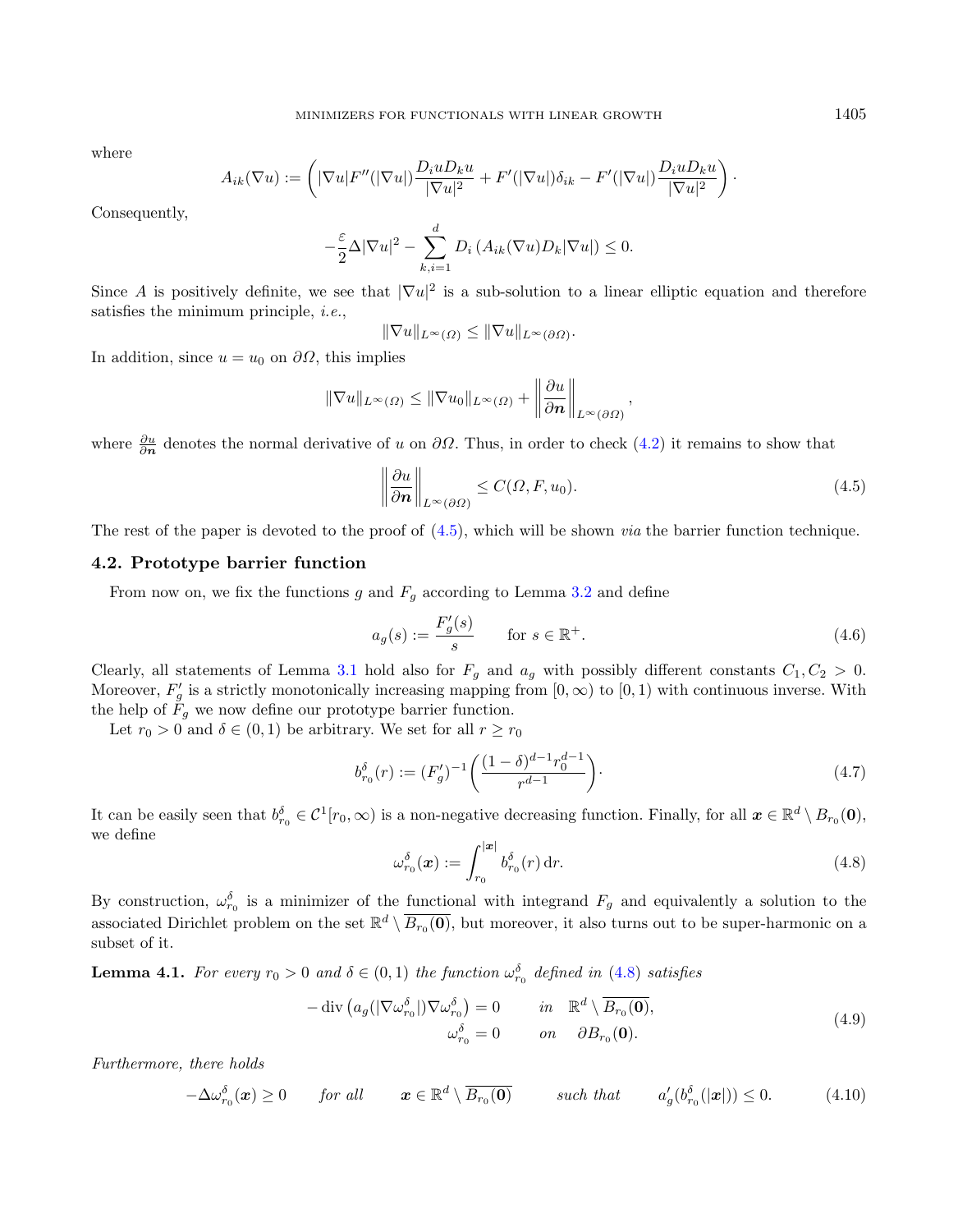*Proof.* Using the definition of  $\omega_{r_0}^{\delta}$ , we immediately see that  $\omega_{r_0}^{\delta}$  vanishes on  $\partial B_{r_0}(0)$ , and we further observe

<span id="page-11-0"></span>
$$
\nabla \omega_{r_0}^{\delta}(\boldsymbol{x}) = b_{r_0}^{\delta}(|\boldsymbol{x}|) \frac{\boldsymbol{x}}{|\boldsymbol{x}|} \quad \text{and} \quad |\nabla \omega_{r_0}^{\delta}(\boldsymbol{x})| = b_{r_0}^{\delta}(|\boldsymbol{x}|). \tag{4.11}
$$

*Via* the definition of  $b_{r_0}^{\delta}$ , we thus have

$$
F'_{g}(|\nabla \omega_{r_0}^{\delta}(\boldsymbol{x})|) = F'_{g}(b_{r_0}^{\delta}(|\boldsymbol{x}|)) = \frac{(1-\delta)^{d-1}r_0^{d-1}}{|\boldsymbol{x}|^{d-1}}.
$$

Consequently, for all  $|x| > r_0$  there holds

$$
\operatorname{div}\left(a_g(|\nabla \omega_{r_0}^{\delta}(\boldsymbol{x})|)\nabla \omega_{r_0}^{\delta}(\boldsymbol{x})\right) = \operatorname{div}\left(F'_g(|\nabla \omega_{r_0}^{\delta}(\boldsymbol{x})|)\frac{\nabla \omega_{r_0}^{\delta}(\boldsymbol{x})}{|\nabla \omega_{r_0}^{\delta}(\boldsymbol{x})|}\right)
$$
\n
$$
= (1 - \delta)^{d-1} r_0^{d-1} \operatorname{div}\left(\frac{\boldsymbol{x}}{|\boldsymbol{x}|^d}\right) = 0
$$
\n(4.12)

and the solution property [\(4.9\)](#page-10-2) follows. Finally, we check the super-harmonicity property of  $\omega_{r_0}^{\delta}$ . In view of (4.9) and  $(4.11)$  we get

$$
\begin{aligned} 0&=-\operatorname{div}\left(a_g(|\nabla\omega_{r_0}^\delta(\boldsymbol{x})|)\nabla\omega_{r_0}^\delta(\boldsymbol{x})\right) \\&=-a_g(|\nabla\omega_{r_0}^\delta(\boldsymbol{x})|)\Delta\omega_{r_0}^\delta(\boldsymbol{x})-\nabla a_g(|\nabla\omega_{r_0}^\delta(\boldsymbol{x})|)\cdot\nabla\omega_{r_0}^\delta(\boldsymbol{x}) \\&=-a_g(b_{r_0}^\delta(|\boldsymbol{x}|))\Delta\omega_{r_0}^\delta(\boldsymbol{x})-a_g'(b_{r_0}^\delta(|\boldsymbol{x}|))b_{r_0}^\delta(|\boldsymbol{x}|)(b_{r_0}^\delta)'(|\boldsymbol{x}|).\end{aligned}
$$

<span id="page-11-1"></span>Therefore, since the functions  $a_g$  and  $b_{r_0}^{\delta}$  are positive and  $b_{r_0}^{\delta}$  is monotonically decreasing, also the second claim  $(4.10)$  follows.

Thus,  $\omega_{r_0}^{\delta}$  is a good prototype super-solution to [\(4.1\)](#page-8-1) on a certain set. However, due to the possibly nonconstant prescribed boundary values  $u_0$ , it must be corrected, which will be done in the next step.

## 4.3. True barrier function

Here, we correct  $\omega_{r_0}^{\delta}$  *via* an affine function such that it will finally give us the desired super-solution property to [\(4.1\)](#page-8-1). For this purpose, let  $\mathbf{k} \in \mathbb{R}^d$ ,  $c \in \mathbb{R}$ ,  $r_0 > 0$  and  $\delta \in (0,1)$  be arbitrary. For all  $\mathbf{x} \in \mathbb{R}^d \setminus B_{r_0}(\mathbf{0})$ , we define

<span id="page-11-2"></span>
$$
v_{\boldsymbol{k},c}^{\delta,r_0}(\boldsymbol{x}) := \omega_{r_0}^{\delta}(\boldsymbol{x}) + \boldsymbol{k} \cdot \boldsymbol{x} + c.
$$
\n(4.13)

The key properties of the function  $v_{\mathbf{k},c}^{\delta,r_0}$  are formulated in the following lemma.

<span id="page-11-3"></span>**Lemma 4.2.** For every  $K > 0$  there exists a number  $M > 0$  depending only on F and K such that for all  $\mathbf{k} \in B_K(\mathbf{0})$ , all  $c \in \mathbb{R}$ , all  $\delta \in (0,1)$  and all  $r_0 > 0$  the function  $v_{\mathbf{k},c}^{\delta,r_0}$  defined in  $(4.13)$  satisfies the inequalities

$$
-\operatorname{div}\left(a(|\nabla v_{\boldsymbol{k},c}^{\delta,r_0}(\boldsymbol{x})|)\nabla v_{\boldsymbol{k},c}^{\delta,r_0}(\boldsymbol{x})\right) \ge 0, -\Delta v_{\boldsymbol{k},c}^{\delta,r_0}(\boldsymbol{x}) \ge 0
$$
\n(4.14)

for all  $\boldsymbol{x} \in \mathbb{R}^d \setminus B_{r_0}(\boldsymbol{0})$  fulfilling  $b_{r_0}^{\delta}(|\boldsymbol{x}|) \geq M$  with  $b_{r_0}^{\delta}$  given by  $(4.7)$ .

*Proof.* First, it is evident that for all  $\mathbf{x} \in \mathbb{R}^d \setminus B_{r_0}(\mathbf{0})$ 

$$
\nabla v_{\boldsymbol{k},c}^{\delta,r_0}(\boldsymbol{x}) = \nabla \omega_{r_0}^{\delta}(\boldsymbol{x}) + \boldsymbol{k} = b_{r_0}^{\delta}(|\boldsymbol{x}|) \frac{\boldsymbol{x}}{|\boldsymbol{x}|} + \boldsymbol{k}.
$$
\n(4.15)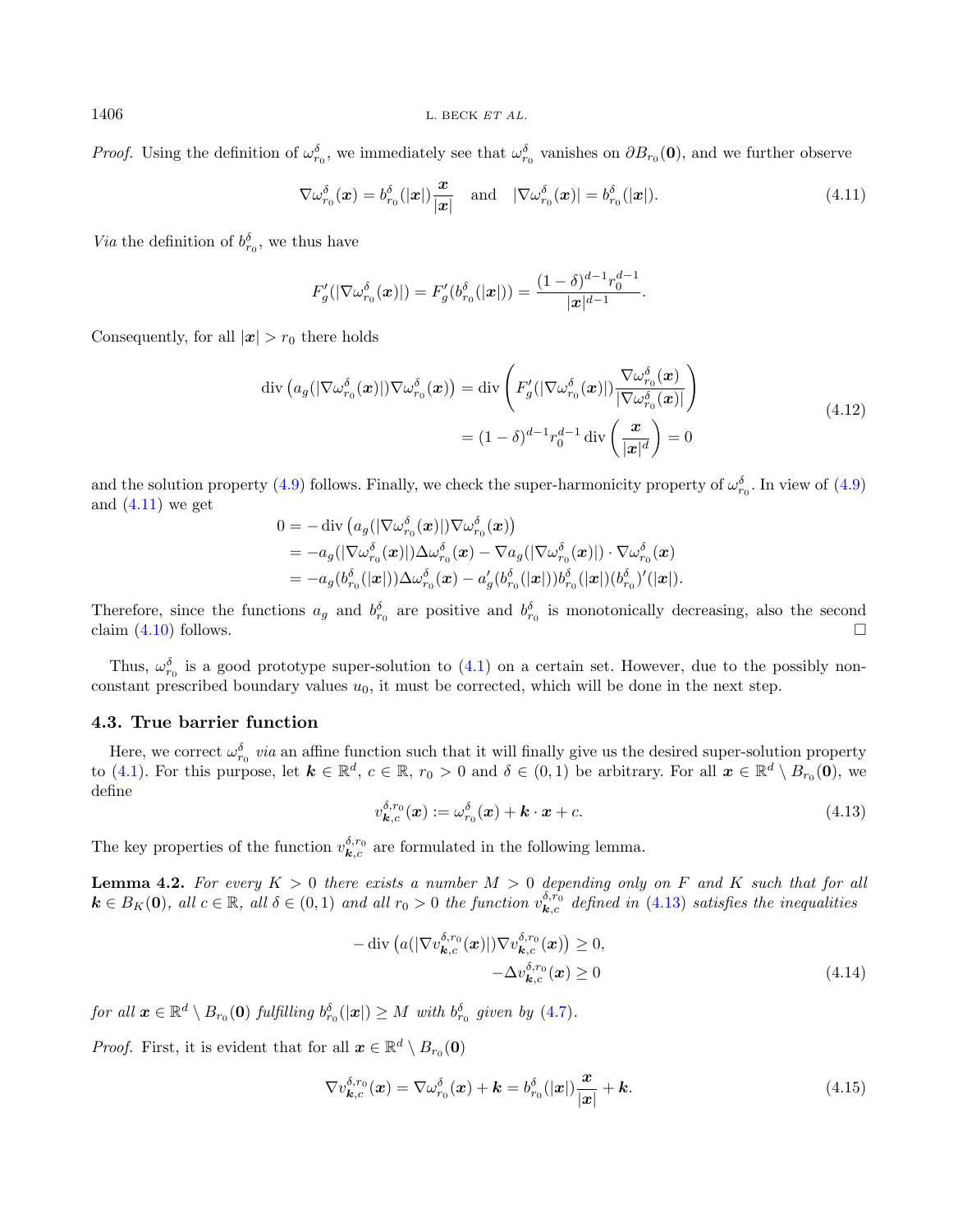<span id="page-12-1"></span>Consequently, a direct computation leads to

$$
\begin{aligned} |\nabla v_{\boldsymbol{k},c}^{\delta,r_{0}}(\boldsymbol{x})|^{2} &= (b_{r_{0}}^{\delta})^{2}(|\boldsymbol{x}|) + |\boldsymbol{k}|^{2} + 2b_{r_{0}}^{\delta}(|\boldsymbol{x}|) \frac{\boldsymbol{k} \cdot \boldsymbol{x}}{|\boldsymbol{x}|}, \\ \nabla |\nabla v_{\boldsymbol{k},c}^{\delta,r_{0}}(\boldsymbol{x})| &= \frac{b_{r_{0}}^{\delta}(|\boldsymbol{x}|)(b_{r_{0}}^{\delta})'(|\boldsymbol{x}|) \frac{\boldsymbol{x}}{|\boldsymbol{x}|} + (b_{r_{0}}^{\delta})'(|\boldsymbol{x}|) \frac{\boldsymbol{x}}{|\boldsymbol{x}|} \frac{\boldsymbol{k} \cdot \boldsymbol{x}}{|\boldsymbol{x}|} + b_{r_{0}}^{\delta}(|\boldsymbol{x}|) \left(\frac{\boldsymbol{k}}{|\boldsymbol{x}|} - \frac{(\boldsymbol{k} \cdot \boldsymbol{x}) \boldsymbol{x}}{|\boldsymbol{x}|^{3}}\right)}{|\nabla v_{\boldsymbol{k},c}^{\delta,r_{0}}(\boldsymbol{x})|} \end{aligned}
$$

Hence, using these identities, we obtain the following auxiliary results that will be used later

$$
\nabla |\nabla v_{\boldsymbol{k},c}^{\delta,r_0}(\boldsymbol{x})| \cdot \frac{\boldsymbol{x}}{|\boldsymbol{x}|} = (b_{r_0}^{\delta})'(|\boldsymbol{x}|) \frac{b_{r_0}^{\delta}(|\boldsymbol{x}|) + \frac{\boldsymbol{k} \cdot \boldsymbol{x}}{|\boldsymbol{x}|}}{|\nabla v_{\boldsymbol{k},c}^{\delta,r_0}(\boldsymbol{x})|}
$$
(4.16)

and

$$
\nabla |\nabla v_{\boldsymbol{k},c}^{\delta,r_{0}}(\boldsymbol{x})| \cdot \boldsymbol{k} = \frac{b_{r_{0}}^{\delta}(|\boldsymbol{x}|)(b_{r_{0}}^{\delta})'(|\boldsymbol{x}|)\frac{\boldsymbol{x}\cdot\boldsymbol{k}}{|\boldsymbol{x}|} + (b_{r_{0}}^{\delta})'(|\boldsymbol{x}|)\frac{(\boldsymbol{k}\cdot\boldsymbol{x})^{2}}{|\boldsymbol{x}|^{2}} + b_{r_{0}}^{\delta}(|\boldsymbol{x}|)\left(\frac{|\boldsymbol{k}|^{2}}{|\boldsymbol{x}|} - \frac{(\boldsymbol{k}\cdot\boldsymbol{x})^{2}}{|\boldsymbol{x}|^{3}}\right)}{|\nabla v_{\boldsymbol{k},c}^{\delta,r_{0}}(\boldsymbol{x})|}.
$$
\n(4.17)

Let us now evaluate the super-solution and super-harmonicity properties. To this end, we introduce the abbreviation

$$
L(\boldsymbol{x}) := -\operatorname{div} \left( a(|\nabla v_{\boldsymbol{k},c}^{\delta,r_0}(\boldsymbol{x})|) \nabla v_{\boldsymbol{k},c}^{\delta,r_0}(\boldsymbol{x}) \right) = -\nabla a(|\nabla v_{\boldsymbol{k},c}^{\delta,r_0}(\boldsymbol{x})|) \cdot \nabla v_{\boldsymbol{k},c}^{\delta,r_0}(\boldsymbol{x}) - a(|\nabla v_{\boldsymbol{k},c}^{\delta,r_0}(\boldsymbol{x})|) \operatorname{div} \left( \nabla v_{\boldsymbol{k},c}^{\delta,r_0}(\boldsymbol{x}) \right) =: L_1(\boldsymbol{x}) + L_2(\boldsymbol{x}).
$$

Employing  $(4.15)$ ,  $(4.16)$  and  $(4.17)$ , we first calculate

$$
L_{1}(\boldsymbol{x}) = -a'(|\nabla v_{\boldsymbol{k},c}^{\delta,r_{0}}(\boldsymbol{x})|)\nabla|\nabla v_{\boldsymbol{k},c}^{\delta,r_{0}}(\boldsymbol{x})| \cdot \nabla v_{\boldsymbol{k},c}^{\delta,r_{0}}(\boldsymbol{x})
$$
\n
$$
= -a'(|\nabla v_{\boldsymbol{k},c}^{\delta,r_{0}}(\boldsymbol{x})|)\nabla|\nabla v_{\boldsymbol{k},c}^{\delta,r_{0}}(\boldsymbol{x})| \cdot \left[b_{r_{0}}^{\delta}(|\boldsymbol{x}|) \frac{\boldsymbol{x}}{|\boldsymbol{x}|} + \boldsymbol{k}\right]
$$
\n
$$
= -\frac{a'(|\nabla v_{\boldsymbol{k},c}^{\delta,r_{0}}(\boldsymbol{x})|)}{|\nabla v_{\boldsymbol{k},c}^{\delta,r_{0}}(\boldsymbol{x})|} \left[b_{r_{0}}^{\delta}(|\boldsymbol{x}|) (b_{r_{0}}^{\delta})'(|\boldsymbol{x}|) \left(b_{r_{0}}^{\delta}(|\boldsymbol{x}|) + \frac{\boldsymbol{k} \cdot \boldsymbol{x}}{|\boldsymbol{x}|}\right) \right.
$$
\n
$$
+ b_{r_{0}}^{\delta}(|\boldsymbol{x}|) (b_{r_{0}}^{\delta})'(|\boldsymbol{x}|) \frac{\boldsymbol{x} \cdot \boldsymbol{k}}{|\boldsymbol{x}|} + (b_{r_{0}}^{\delta})'(|\boldsymbol{x}|) \frac{(\boldsymbol{k} \cdot \boldsymbol{x})^{2}}{|\boldsymbol{x}|^{2}} + b_{r_{0}}^{\delta}(|\boldsymbol{x}|) \left(\frac{|\boldsymbol{k}|^{2}}{|\boldsymbol{x}|} - \frac{(\boldsymbol{k} \cdot \boldsymbol{x})^{2}}{|\boldsymbol{x}|^{3}}\right)
$$
\n
$$
= \frac{a'(|\nabla v_{\boldsymbol{k},c}^{\delta,r_{0}}(\boldsymbol{x})|)}{|\nabla v_{\boldsymbol{k},c}^{\delta,r_{0}}(\boldsymbol{x})|} (b_{r_{0}}^{\delta})'(|\boldsymbol{x}|) \left(|\boldsymbol{x}| - \frac{b_{r_{0}}^{\delta}(|\boldsymbol{x}|)}{(b_{r_{0}}^{\delta})'(|\boldsymbol{x}|)}\right) \left(\frac{|\boldsymbol{k}|^{2}}{|\boldsymbol{x}|} - \frac{(\boldsymbol{k} \cdot \boldsymbol{x})^{2}}{|\boldsymbol{x}|^{3}}\right)
$$
\n
$$
- a'(|\nabla
$$

Next, taking into account once again [\(4.15\)](#page-11-2), the relation [\(4.11\)](#page-11-0) and the fact that  $\omega_{r_0}^{\delta}$  solves equation [\(4.9\)](#page-10-2), we find

$$
\begin{aligned} L_2(\boldsymbol{x})&=-a(|\nabla v^{\delta,r_0}_{\boldsymbol{k},c}(\boldsymbol{x})|)\operatorname{div}\left(\frac{a_g(|\nabla \omega^{\delta}_{r_0}(\boldsymbol{x})|)\nabla \omega^{\delta}_{r_0}(\boldsymbol{x})}{a_g(|\nabla \omega^{\delta}_{r_0}(\boldsymbol{x})|)}\right)\\ &=\frac{a(|\nabla v^{\delta,r_0}_{\boldsymbol{k},c}(\boldsymbol{x})|)a'_g(|\nabla \omega^{\delta}_{r_0}(\boldsymbol{x})|)}{a_g(|\nabla \omega^{\delta}_{r_0}(\boldsymbol{x})|)}\nabla |\nabla \omega^{\delta}_{r_0}(\boldsymbol{x})|\cdot \nabla \omega^{\delta}_{r_0}(\boldsymbol{x})\\ &=\frac{a(|\nabla v^{\delta,r_0}_{\boldsymbol{k},c}(\boldsymbol{x})|)a'_g(b^{\delta}_{r_0}(|\boldsymbol{x}|))}{a_g(b^{\delta}_{r_0}(|\boldsymbol{x}|))} (b^{\delta}_{r_0})'(|\boldsymbol{x}|)b^{\delta}_{r_0}(|\boldsymbol{x}|). \end{aligned}
$$

<span id="page-12-0"></span>·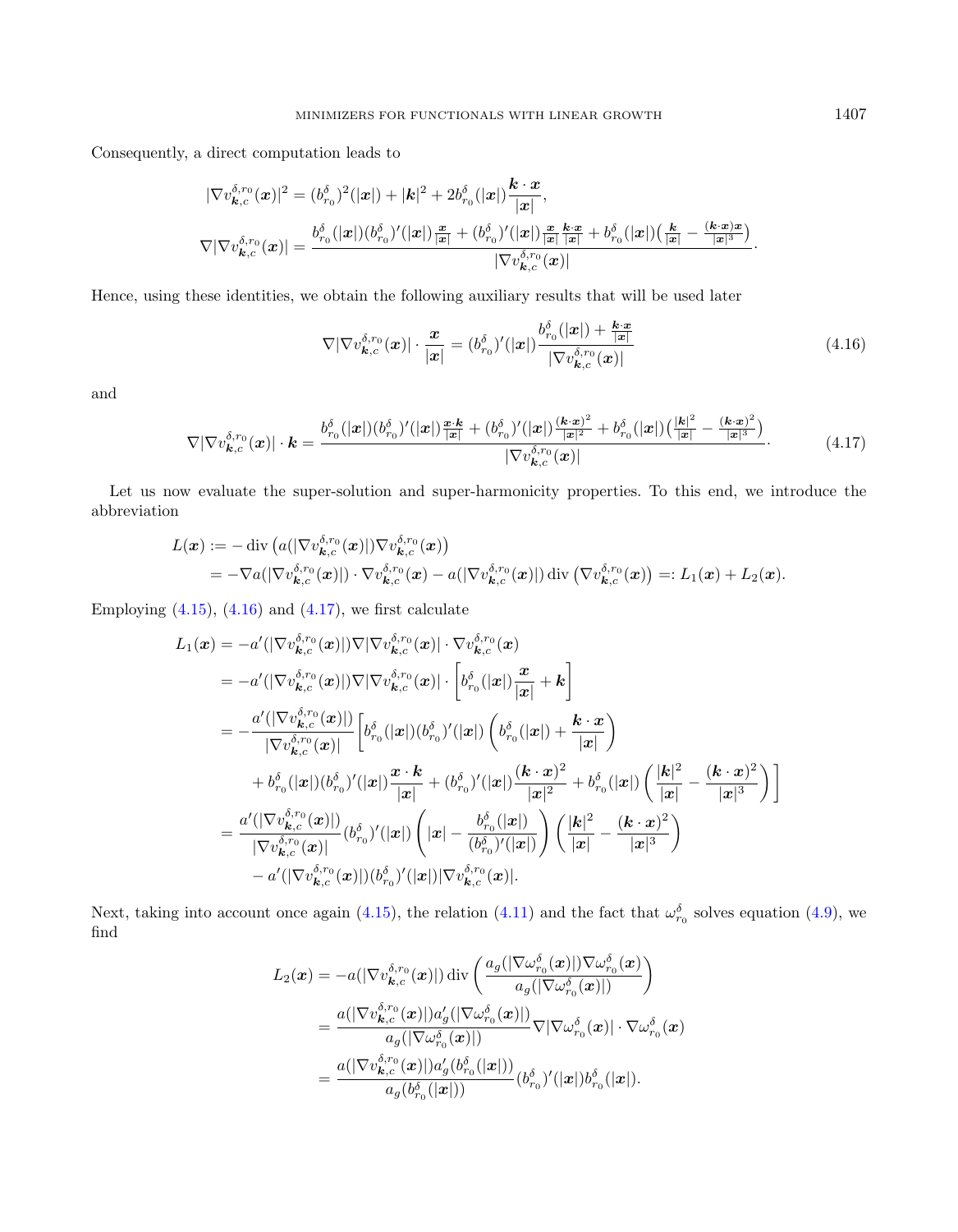In conclusion, after a simple algebraic manipulation, we have

$$
L(\boldsymbol{x}) = \frac{a'(|\nabla v_{\boldsymbol{k},c}^{\delta,r_{0}}(\boldsymbol{x})|)}{|\nabla v_{\boldsymbol{k},c}^{\delta,r_{0}}(\boldsymbol{x})|} (b_{r_{0}}^{\delta})'(|\boldsymbol{x}|) \Big( |\boldsymbol{x}| - \frac{b_{r_{0}}^{\delta}(|\boldsymbol{x}|)}{(b_{r_{0}}^{\delta})'(|\boldsymbol{x}|)} \Big) \Big( \frac{|\boldsymbol{k}|^{2}}{|\boldsymbol{x}|} - \frac{(\boldsymbol{k} \cdot \boldsymbol{x})^{2}}{|\boldsymbol{x}|^{3}} \Big) - a(|\nabla v_{\boldsymbol{k},c}^{\delta,r_{0}}(\boldsymbol{x})|) (b_{r_{0}}^{\delta})'(|\boldsymbol{x}|) \Big( \frac{a'(|\nabla v_{\boldsymbol{k},c}^{\delta,r_{0}}(\boldsymbol{x})|)|\nabla v_{\boldsymbol{k},c}^{\delta,r_{0}}(\boldsymbol{x})|}{a(|\nabla v_{\boldsymbol{k},c}^{\delta,r_{0}}(\boldsymbol{x})|)} - \frac{a'_{g}(b_{r_{0}}^{\delta}(|\boldsymbol{x}|))}{a_{g}(b_{r_{0}}^{\delta}(|\boldsymbol{x}|))} b_{r_{0}}^{\delta}(|\boldsymbol{x}|) \Big)
$$
  
=:  $\tilde{L}_{1}(\boldsymbol{x}) + \tilde{L}_{2}(\boldsymbol{x}).$ 

We now focus on estimating the resulting terms and we will show that both are non-negative in a suitably chosen set. To this end, we first relate  $b_{r_0}^{\delta}(|x|)$  and  $|\nabla v_{\mathbf{k},c}^{\delta,r_0}(\mathbf{x})|$  and provide some basic estimates, for sufficiently large values of  $b_{r_0}^{\delta}(|x|)$ . Since  $|\boldsymbol{k}| \leq K$ , we deduce from  $(4.15)$  that for  $M_1 := 2K > 0$  there holds

<span id="page-13-3"></span><span id="page-13-1"></span><span id="page-13-0"></span>
$$
b_{r_0}^{\delta}(|\mathbf{x}|) \ge M_1 \implies b_{r_0}^{\delta}(|\mathbf{x}|) \le 2|\nabla v_{\mathbf{k},c}^{\delta,r_0}(\mathbf{x})| \le 4b_{r_0}^{\delta}(|\mathbf{x}|). \tag{4.18}
$$

In turn, relying on [\(3.3\)](#page-6-4) (for both functions a and  $a_g$ ), we find a constant  $M_2 \geq M_1$  depending only on F, g and K such that

$$
b_{r_0}^{\delta}(|\mathbf{x}|) \ge M_2 \implies \begin{cases} (b_{r_0}^{\delta})^2(|\mathbf{x}|)a_g'(b_{r_0}^{\delta}(|\mathbf{x}|)) \le -\frac{1}{2} \\ |\nabla v_{\mathbf{k},c}^{\delta,r_0}(\mathbf{x})|^2 a'(|\nabla v_{\mathbf{k},c}^{\delta,r_0}(\mathbf{x})|) \le -\frac{1}{2} \\ \implies a_g'(b_{r_0}^{\delta}(|\mathbf{x}|)) < 0 \quad \text{and} \quad a'(|\nabla v_{\mathbf{k},c}^{\delta,r_0}(\mathbf{x})|) < 0. \end{cases} \tag{4.19}
$$

This implication now allows us to deduce the positivity of  $\tilde{L}_1(\bm{x})$  and the super-harmonicity of  $v_{\bm{k},c}^{\delta,r_0}(\bm{x})$  (thus, the second claim of the lemma), provided that  $b_{r_0}^{\delta}(|x|) \geq M_2$  holds. In fact, since  $b_{r_0}^{\delta}$  is a non-negative decreasing function and by using the Cauchy-Schwarz inequality, we see that the first and second expression in large brackets in the definition of  $\tilde{L}_1(x)$  are non-negative. Thus, in view of [\(4.19\)](#page-13-0) and once again the monotonicity of  $b_{r_0}^{\delta}$ , the sign of  $\tilde{L}_1(\boldsymbol{x})$  is non-negative. Secondly, [\(4.15\)](#page-11-2) yields  $\Delta v_{\boldsymbol{k},c}^{\delta,r_0}(\boldsymbol{x}) = \Delta \omega_{r_0}^{\delta}(\boldsymbol{x})$ , thus the super-harmonicity of  $v_{\mathbf{k},c}^{\delta,r_0}(\boldsymbol{x})$  follows from [\(4.10\)](#page-10-3) and [\(4.19\)](#page-13-0). In conclusion, we have the implication

<span id="page-13-2"></span>
$$
b_{r_0}^{\delta}(|\mathbf{x}|) \ge M_2 \implies -\Delta v_{\mathbf{k},c}^{\delta,r_0}(\mathbf{x}) \ge 0 \quad \text{and} \quad \tilde{L}_1(\mathbf{x}) \ge 0. \tag{4.20}
$$

Finally, we discuss the sign of  $\tilde{L}_2(\boldsymbol{x})$ . Using [\(3.5\)](#page-7-3), [\(3.4\)](#page-6-3), [\(3.10\)](#page-8-2) and [\(4.6\)](#page-10-5), we evaluate

$$
\frac{a'(s)s}{a(s)} = \frac{F''(s)}{a(s)} - 1 = \frac{sF''(s)}{1 - \int_s^\infty F''(t) dt} - 1,
$$
  

$$
\frac{a'_g(s)s}{a_g(s)} = \frac{sF''_g(s)}{F'_g(s)} - 1 = \frac{s g(s)F''(s)}{1 - \int_s^\infty g(t)F''(t) dt} - 1.
$$

In this way the expression for  $\tilde{L}_2(x)$  reduces to

$$
\tilde{L}_{2}(\boldsymbol{x}) = -a(|\nabla v_{\boldsymbol{k},c}^{\delta,r_{0}}(\boldsymbol{x})|)(b_{r_{0}}^{\delta})'(|\boldsymbol{x}|) \times \left( \frac{|\nabla v_{\boldsymbol{k},c}^{\delta,r_{0}}(\boldsymbol{x})|F''(|\nabla v_{\boldsymbol{k},c}^{\delta,r_{0}}(\boldsymbol{x})|)}{1 - \int_{|\nabla v_{\boldsymbol{k},c}^{\delta,r_{0}}(\boldsymbol{x})|}F''(t) dt} - \frac{b_{r_{0}}^{\delta}(|\boldsymbol{x}|)g(b_{r_{0}}^{\delta}(|\boldsymbol{x}|))F''(b_{r_{0}}^{\delta}(|\boldsymbol{x}|))}{1 - \int_{b_{r_{0}}^{\infty}(|\boldsymbol{x}|)} g(t)F''(t) dt} \right) \cdot (4.21)
$$

For  $b_{r_0}^{\delta}(|x|) \geq M_2$ , we then find, employing [\(4.18\)](#page-13-1), the oscillation assumption [\(1.8\)](#page-3-2) on F and the fact that g is a positive and monotonically decreasing function, the inequalities

$$
|\nabla v_{\boldsymbol{k},c}^{\delta,r_0}(\boldsymbol{x})|F''(|\nabla v_{\boldsymbol{k},c}^{\delta,r_0}(\boldsymbol{x})|) \geq \frac{1}{2C_2}b_{r_0}^{\delta}(|\boldsymbol{x}|)F''(b_{r_0}^{\delta}(|\boldsymbol{x}|))
$$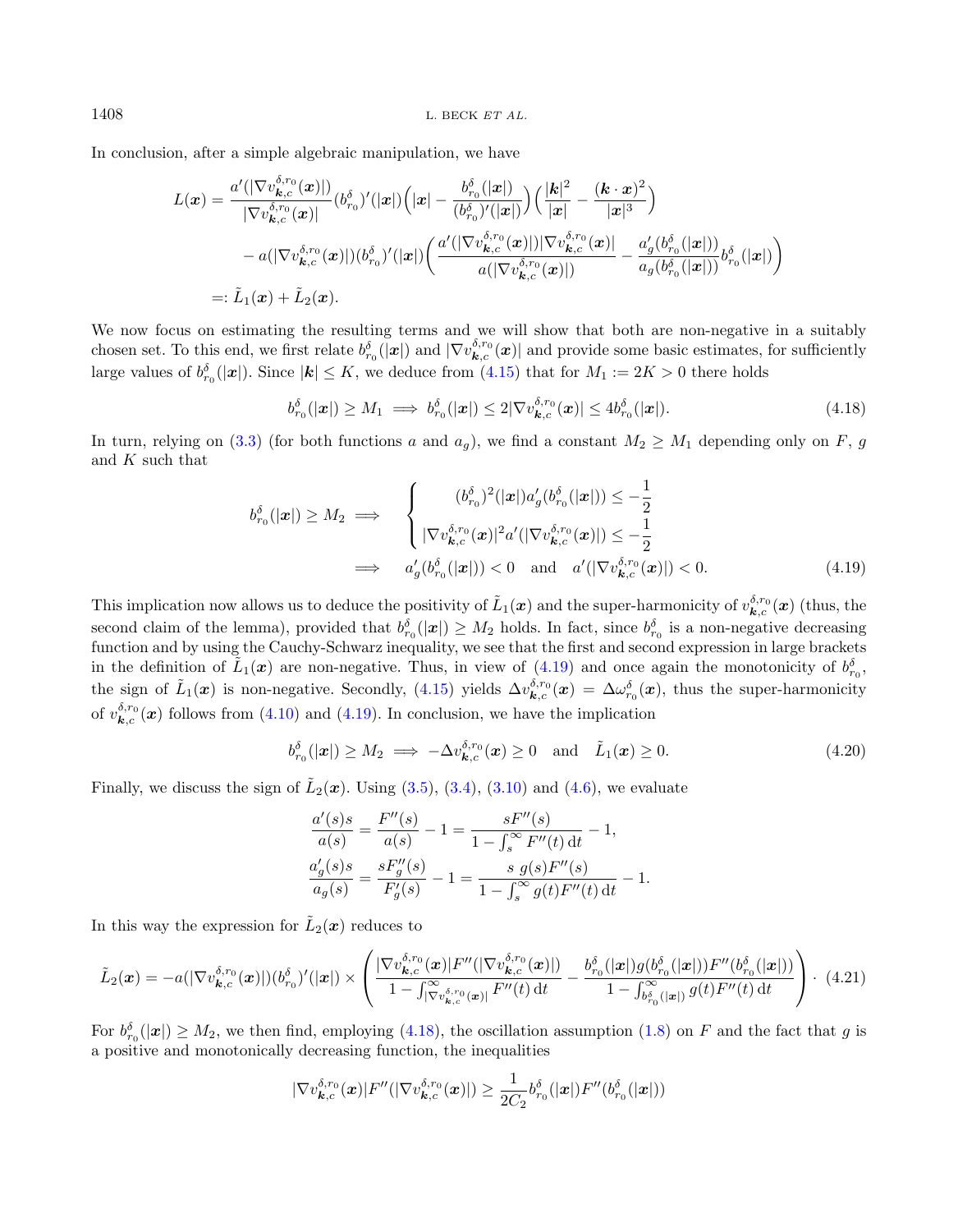and

$$
\int_{|\nabla v_{\bm{k},c}^{\delta,r_0}(\bm{x})|}^{\infty} F''(t) \, \mathrm{d}t \ge \frac{1}{2C_2 g(b_{r_0}^{\delta}(|\bm{x}|))} \int_{b_{r_0}^{\delta}(|\bm{x}|)}^{\infty} g(t) F''(t) \, \mathrm{d}t.
$$

At this stage, we select a number  $M \geq M_2$  depending only on F, g and K such that  $2C_2g(M) \leq 1$  holds which is possible because of  $g(t) \to 0$  as  $t \to \infty$ , according to Lemma [3.2.](#page-7-2) With this choice and the integrability of  $F''$  over  $\mathbb{R}^+$  (with integral equal to 1), we see easily that the expression in large brackets on the right-hand side of [\(4.21\)](#page-13-2) is non-negative, whenever  $b_r^{\delta}(|x|) \geq M$  holds. Consequently, using also the facts that  $b_{r_0}^{\delta}$  is monotonically decreasing and that a is non-negative (thanks to  $(1.3)$  and the non-negativity of  $F'$ ), we arrive at the implication

$$
b_{r_0}^{\delta}(|\boldsymbol{x}|) \geq M \implies \tilde{L}_2(\boldsymbol{x}) \geq 0.
$$

Combined with [\(4.20\)](#page-13-3), we finally conclude that  $L(\mathbf{x}) \geq 0$  holds for all  $\mathbf{x} \in \mathbb{R}^d \setminus B_{r_0}(\mathbf{0})$  with  $b_{r_0}^{\delta}(|\mathbf{x}|) \geq M$ , and the proof of the lemma is complete.  $\Box$ 

#### 4.4. Estimates of the normal derivatives

Once the true barrier function from Lemma [4.2](#page-11-3) is at our disposal, we can return to study the normal derivative, with the aim to prove an estimate of the form  $(4.5)$ .

The strategy of proof is as follows: by adjusting the true barrier function from Lemma [4.2](#page-11-3) to our needs, we construct in a first step a *(local upper) barrier function* relative to the Dirichlet problem  $(1.1)$  for an arbitrary given boundary point  $x_0$ . This means that we specify a relative neighborhood  $U(x_0)$  of  $x_0$  in  $\Omega$  and a local Lipschitz continuous function v (which will be an affine perturbation of the function from Lemma [4.2\)](#page-11-3) defined on  $U(\boldsymbol{x}_0)$  such that

- (i) v is a super-solution of the equation in  $U(\mathbf{x}_0)$ , i.e.,  $-\text{div}(a(|\nabla v|)\nabla v) \geq 0$  in  $U(\mathbf{x}_0)$ ,
- (ii) v lies above the solution u on  $\partial U(x_0)$  and coincides with it in  $x_0$ , i.e.  $v \geq u$  on  $\partial U(x_0)$  and  $v(x_0) = u(x_0)$ .

Via a comparison principle applied to the solution u and the super-solution v, we can finally estimate the normal derivative of u at  $x_0$  by the sup-norm of the derivative of the barrier function v (which in turn is bounded in terms of the data) and arrive at the assertion [\(4.5\)](#page-10-0).



Now we start with the rigorous derivation of the estimates for the normal derivative. Since  $\Omega$  is by assumption of class  $\mathcal{C}^1$  and satisfies an exterior ball condition, we find positive constants  $r_0$ , L,  $L_d$  and N depending only on  $\Omega$  such that we can suppose that an arbitrary boundary point  $x_0 \in \partial\Omega$  is given, after an orthogonal transformation, by  $x_0 = (0, -r_0)$  (we use the notation  $\mathbf{x} = (\mathbf{x}', x_d)$  and that we have the inclusions

<span id="page-14-0"></span>
$$
\begin{aligned}\n\Gamma &:= \{\boldsymbol{x} \in \mathbb{R}^d \colon |\boldsymbol{x}'| < L, \ f(\boldsymbol{x}') = x_d\} \\
&\subset \partial \Omega, \\
\Omega_+ &:= \{\boldsymbol{x} \in \mathbb{R}^d \colon |\boldsymbol{x}'| < L, \ f(\boldsymbol{x}') - L_d < x_d < f(\boldsymbol{x}')\} \\
&\subset \Omega, \\
\Omega_- &:= \{\boldsymbol{x} \in \mathbb{R}^d \colon |\boldsymbol{x}'| < L, \ f(\boldsymbol{x}') < x_d < f(\boldsymbol{x}') + L_d\} \\
&\subset \mathbb{R}^d \setminus \Omega,\n\end{aligned}
$$

with a function  $f \in \mathcal{C}^1(-L, L)^{d-1}$  fulfilling  $||f||_{1, \infty} \leq N$ ,  $f(\mathbf{0}') =$  $-r_0$  and  $D_i f(\mathbf{0}) = 0$  for all  $i = 1, ..., d - 1$ .

In addition, we may suppose that  $r_0$  is so small that  $B_{r_0}(0) \subset \Omega_-$  holds and that

$$
M^*(|\mathbf{x}| - r_0) \ge |\mathbf{x} - \mathbf{x}_0|^2 \tag{4.22}
$$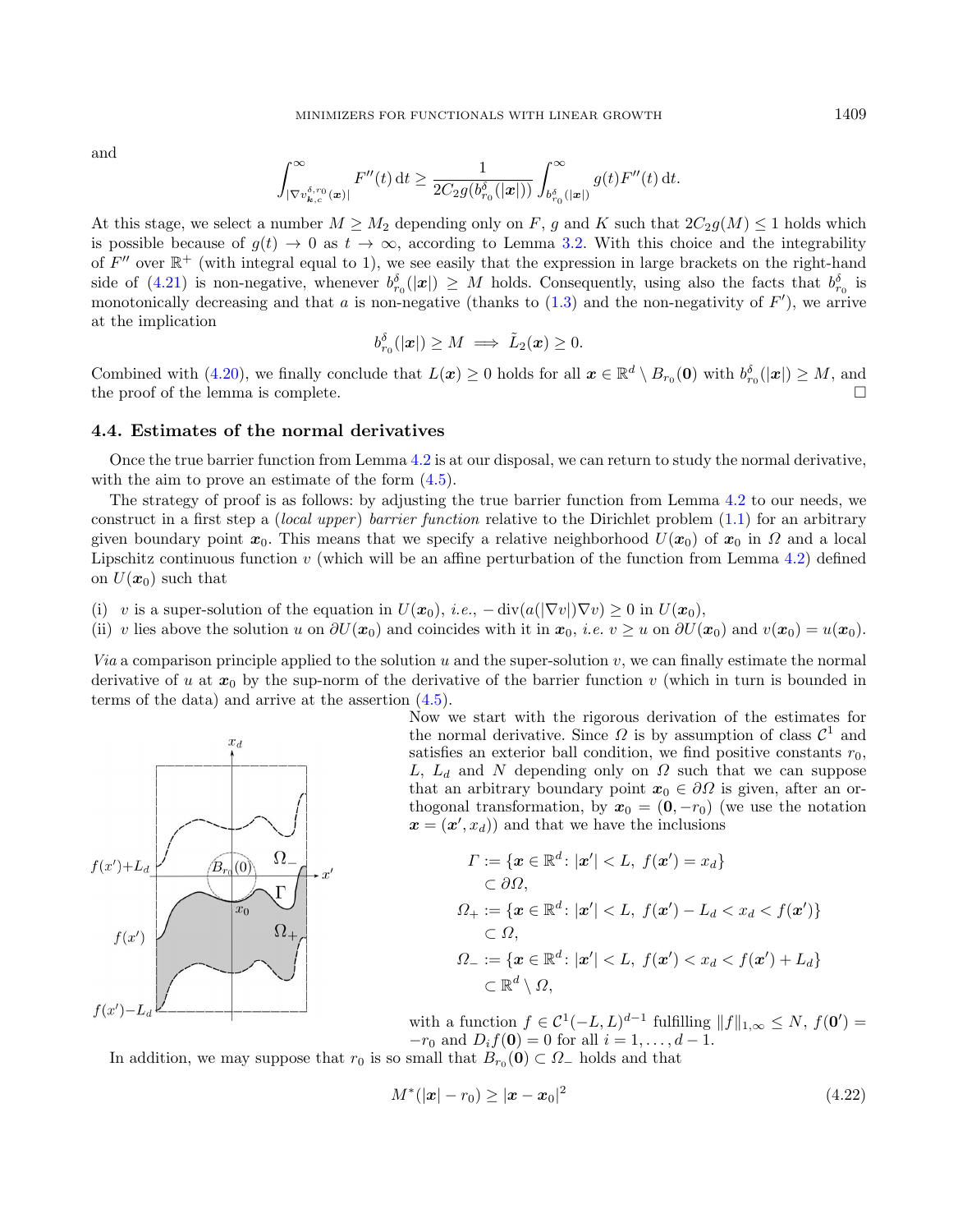is satisfied for all  $x \in \Gamma$ , for some constant  $M^*$  depending only on  $\Omega$  and  $r_0$  (this can for example be seen easily if also  $B_{2r_0}(\mathbf{0}', r_0) \subset \Omega$ <sub>-</sub> holds).

In this setting, for an arbitrary  $\delta \in (0,1)$  (to be specified later on) we can work with the functions  $b_{r_0}^{\delta}$  and  $\omega_{r_0}^{\delta}$ introduced in [\(4.7\)](#page-10-4) and [\(4.8\)](#page-10-1), and with the function  $v_{\mathbf{k},c}^{\delta,r_0}$  from [\(4.13\)](#page-11-1) for the specific choices  $\mathbf{k} := \nabla u_0(\mathbf{x}_0)$  and  $c = u_0(\mathbf{x}_0) - \nabla u_0(\mathbf{x}_0) \cdot \mathbf{x}_0$ , that is, with

<span id="page-15-5"></span><span id="page-15-3"></span><span id="page-15-1"></span><span id="page-15-0"></span>
$$
v_{\mathbf{k},c}^{\delta,r_0}(\mathbf{x}) = \omega_{r_0}^{\delta}(\mathbf{x}) + \nabla u_0(\mathbf{x}_0) \cdot (\mathbf{x} - \mathbf{x}_0) + u_0(\mathbf{x}_0). \tag{4.23}
$$

Note that  $v_{\bm{k},c}^{\delta,r_0}$  is well defined outside the ball  $B_{r_0}(0)$  and so it is well-defined also in  $\Omega_+$ . In addition, it is clear that  $|k| \leq ||\nabla u_0||_{\infty}$  holds, hence, we can choose  $K := ||\nabla u_0||_{\infty}$  and fix the number M (depending only on F and this K) according to Lemma [4.2.](#page-11-3) Furthermore, since  $(F'_g)^{-1}$  maps  $[0,1)$  to  $[0,\infty)$  and is monotonically increasing, we can fix a number  $\delta_{\text{max}} \in (0, 1/2)$  such that

$$
(F'_g)^{-1}(s) \ge \max\left\{M, M^* \|u_0\|_{1,\infty}\right\} \quad \text{for all } s \in \left[(1 - 2\delta_{\max})^{d-1}, 1\right). \tag{4.24}
$$

From now on, we will consider arbitrary  $\delta \in (0, \delta_{\text{max}})$ . Then, from [\(4.7\)](#page-10-4) and [\(4.24\)](#page-15-0) it follows that

<span id="page-15-2"></span>
$$
r_0 < |\mathbf{x}| \le \frac{(1 - \delta_{\text{max}})r_0}{1 - 2\delta_{\text{max}}} =: r_{\text{max}} \implies b_{r_0}^{\delta}(|\mathbf{x}|) \ge M. \tag{4.25}
$$

Consequently, using Lemma [4.2,](#page-11-3) we see that  $v_{\mathbf{k},c}^{\delta,r_0}$  is a super-solution to  $(4.1)$  in the set  $(B_{r_{\text{max}}} \setminus B_{r_0}) \cap \Omega_+$ , which is the first crucial property of an upper barrier.

Next, we want to identify a part of  $\Gamma$  on which  $v^{5,r_0}_{k,c}(x) \ge u(x) = u_0(x)$  holds, that is, where

$$
\omega_{r_0}^{\delta}(\boldsymbol{x}) + \nabla u_0(\boldsymbol{x}_0) \cdot (\boldsymbol{x} - \boldsymbol{x}_0) + u_0(\boldsymbol{x}_0) - u_0(\boldsymbol{x}) \ge 0.
$$
\n(4.26)

From Taylor expansion of  $u_0$  and the  $C^{1,1}$ -regularity assumption on  $u_0$  we know that

$$
|u_0(\bm{x})-u_0(\bm{x}_0)-\nabla u_0(\bm{x}_0)\cdot(\bm{x}-\bm{x}_0)|\leq ||u_0||_{1,\infty}|\bm{x}-\bm{x}_0|^2,
$$

so to verify [\(4.26\)](#page-15-1) it is enough to check where

<span id="page-15-4"></span>
$$
\omega_{r_0}^{\delta}(\boldsymbol{x}) - ||u_0||_{1,\infty} |\boldsymbol{x} - \boldsymbol{x}_0|^2 \ge 0 \tag{4.27}
$$

holds. Using the definitions of  $b_{r_0}^{\delta}$  in [\(4.7\)](#page-10-4) and of  $\omega_{r_0}^{\delta}$  in [\(4.8\)](#page-10-1), combined with the fact that  $(F'_g)^{-1}$  is monotonically increasing, we have for all  $x \in I$ 

$$
\omega_{r_0}^{\delta}(\boldsymbol{x}) \geq (|\boldsymbol{x}| - r_0)(F_g')^{-1}\bigg(\frac{(1-\delta)^{d-1}r_0^{d-1}}{|\boldsymbol{x}|^{d-1}}\bigg).
$$

Consequently, in order to guarantee  $(4.27)$  and thus  $(4.26)$  it is sufficient, in view of  $(4.22)$ , to have

$$
(F'_g)^{-1}\left(\frac{(1-\delta)^{d-1}r_0^{d-1}}{|x|^{d-1}}\right) \ge M^*||u_0||_{1,\infty},
$$

which is indeed true for all x with  $r_0 \leq |x| \leq r_{\text{max}}$ , by the choices of the parameter  $\delta_{\text{max}}$  in [\(4.24\)](#page-15-0) and of the radius  $r_{\text{max}}$  in [\(4.25\)](#page-15-3). Thus, we have verified

$$
u(\boldsymbol{x}) \le v_{\boldsymbol{k},c}^{\delta,r_0}(\boldsymbol{x}) \qquad \text{for all } \boldsymbol{x} \in \Gamma \text{ with } r_0 \le |\boldsymbol{x}| \le r_{\text{max}}.
$$

Finally, in order to complete the second property of the barrier function, namely that it lies above the solution on all of the boundary of a relative neighborhood of  $x_0$ , we still need to take care of the values of  $v_{\bm{k},c}^{\delta,r_0}(\bm{x})$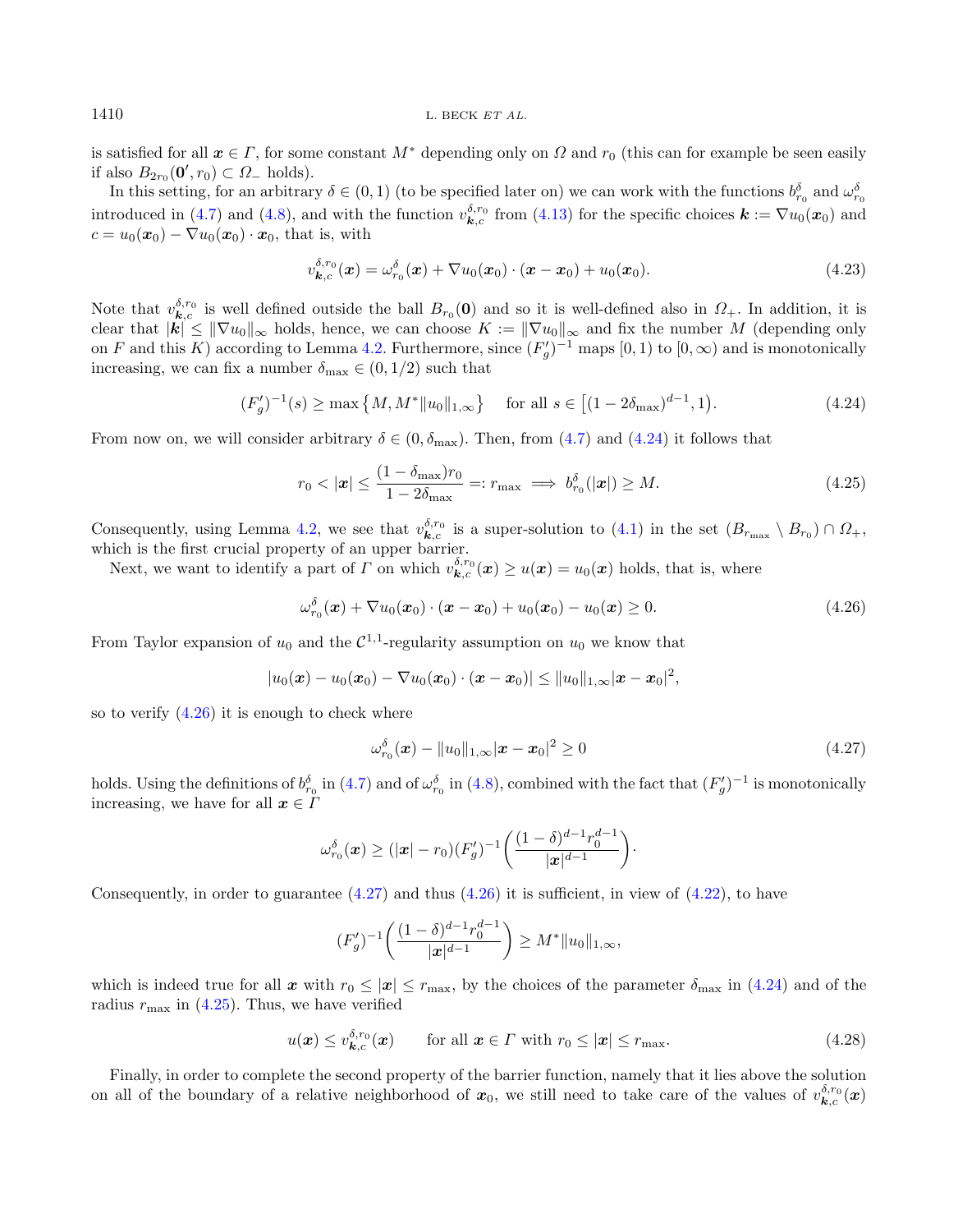inside of  $\Omega$  (but close to  $x_0$ ). This shall now be accomplished by suitable choices of a local neighborhood and of  $\delta \in (0, \delta_{\max})$ .



First, since  $r_0$  and  $r_{\text{max}}$  are already fixed (in dependence on  $\Omega$ , F and  $u_0$ ), we can zoom in the neighborhood of  $x_0$  and find two constants  $L^*$  and  $L_d^* \leq L_d$  sufficiently small (depending again only on the data) such that

$$
\begin{aligned}\n\varGamma^* &:= \{ \mathbf{x} \in \mathbb{R}^d \colon |\mathbf{x}'| < L^*, \ f(\mathbf{x}') = x_d \} \\
&\subset \partial \Omega, \\
\Omega_+^* &:= \{ \mathbf{x} \in \mathbb{R}^d \colon |\mathbf{x}'| < L^*, \ f(\mathbf{x}') - L_d^* < x_d < f(\mathbf{x}' \} \\
&\subset \Omega \cap (B_{r_{\text{max}}} \setminus B_{r_0}), \\
\Omega_-^* &:= \{ \mathbf{x} \in \mathbb{R}^d \colon |\mathbf{x}'| < L^*, \ f(\mathbf{x}') < x_d < f(\mathbf{x}') + L_d \} \\
&\subset \mathbb{R}^d \setminus \Omega.\n\end{aligned}
$$

By these choices, due to [\(4.25\)](#page-15-3) and [\(4.28\)](#page-15-4),  $v_{\mathbf{k},c}^{\delta,r_0}$  is a super-solution to [\(4.1\)](#page-8-1) in the relative neighborhood  $\varOmega^*_+$  of  $\bm{x}_0$  and satisfies  $v_{\bm{k},c}^{\delta,r_0} \geq$ u on  $\Gamma^*$ , for all  $\delta < \delta_{\max}$ . Our goal is to show  $v_{\mathbf{k},c}^{\delta,r_0} \geq u$  on the remaining part of  $\partial \Omega_{+}^{*}$ , and this is indeed the point, where we shall use the assumption [\(1.9\)](#page-3-1).

In view of the choices of  $r_0$  and  $\Omega^*_+$  there exists  $\eta > 0$  independent of  $\delta$  such that for all  $x \in \partial \Omega^*_+ \setminus \Gamma^*$  there holds

<span id="page-16-0"></span>
$$
|\boldsymbol{x}| \geq r_0 + \eta.
$$

Hence, from the definition of  $v_{\mathbf{k},c}^{\delta,r_0}$  in [\(4.23\)](#page-15-5) and of  $\omega_{r_0}^{\delta}$  in [\(4.8\)](#page-10-1) we find

$$
v_{\boldsymbol{k},c}^{\delta,r_0}(\boldsymbol{x}) \ge \int_{r_0}^{r_0+\eta} b_{r_0}^{\delta}(r) \, dr - C^*(\Omega) \|u_0\|_{1,\infty}.
$$
 (4.29)

On the other hand, we know  $||u||_{\infty} \le ||u_0||_{\infty}$  from [\(4.4\)](#page-9-1). Therefore, in order to show that  $v_{\mathbf{k},c}^{\delta,r_0} \ge u$  on  $\partial\Omega_{+}^{*}$ , it is enough to verify that we can choose  $\delta \in (0, \delta_{\max})$  in such way that

$$
\int_{r_0}^{r_0+\eta} b_{r_0}^{\delta}(r) dr \ge C^*(\Omega) \|u_0\|_{1,\infty} + \|u_0\|_{\infty}.
$$
 (4.30)

Using the definition of  $b_{r_0}^{\delta}$  in [\(4.7\)](#page-10-4) and the substitution formula, we deduce that

$$
\int_{r_0}^{r_0+\eta} b_{r_0}^{\delta}(r) dr = \int_{r_0}^{r_0+\eta} (F'_g)^{-1} \left( \frac{(1-\delta)^{d-1} r_0^{d-1}}{r^{d-1}} \right) dr
$$
  
= 
$$
\frac{(1-\delta)r_0}{d-1} \int_{\frac{(1-\delta)^{d-1} r_0^{d-1}}{(r_0+\eta)^{d-1}}}^{(1-\delta)^{d-1} (1-\delta)^{d-1} r_0^{d-1}} (F'_g)^{-1} (s) s^{-\frac{d}{d-1}} ds.
$$

If we now introduce

$$
\alpha := \min \left\{ \frac{r_0}{d-1}, 1 - \frac{r_0^{d-1}}{(r_0 + \eta)^{d-1}} \right\}
$$

(depending only on  $\Omega$ , d, F and  $u_0$ , as  $r_0$  and  $\eta$  are already fixed), the above integral can be estimated by

$$
\int_{r_0}^{r_0+\eta} b_{r_0}^{\delta}(r) dr \ge \alpha \int_{1-\alpha}^{(1-\delta)^{d-1}} (F'_g)^{-1}(s) ds = \alpha \int_{(F'_g)^{-1}(1-\alpha)}^{(F'_g)^{-1}((1-\delta)^{d-1})} t F''_g(t) dt
$$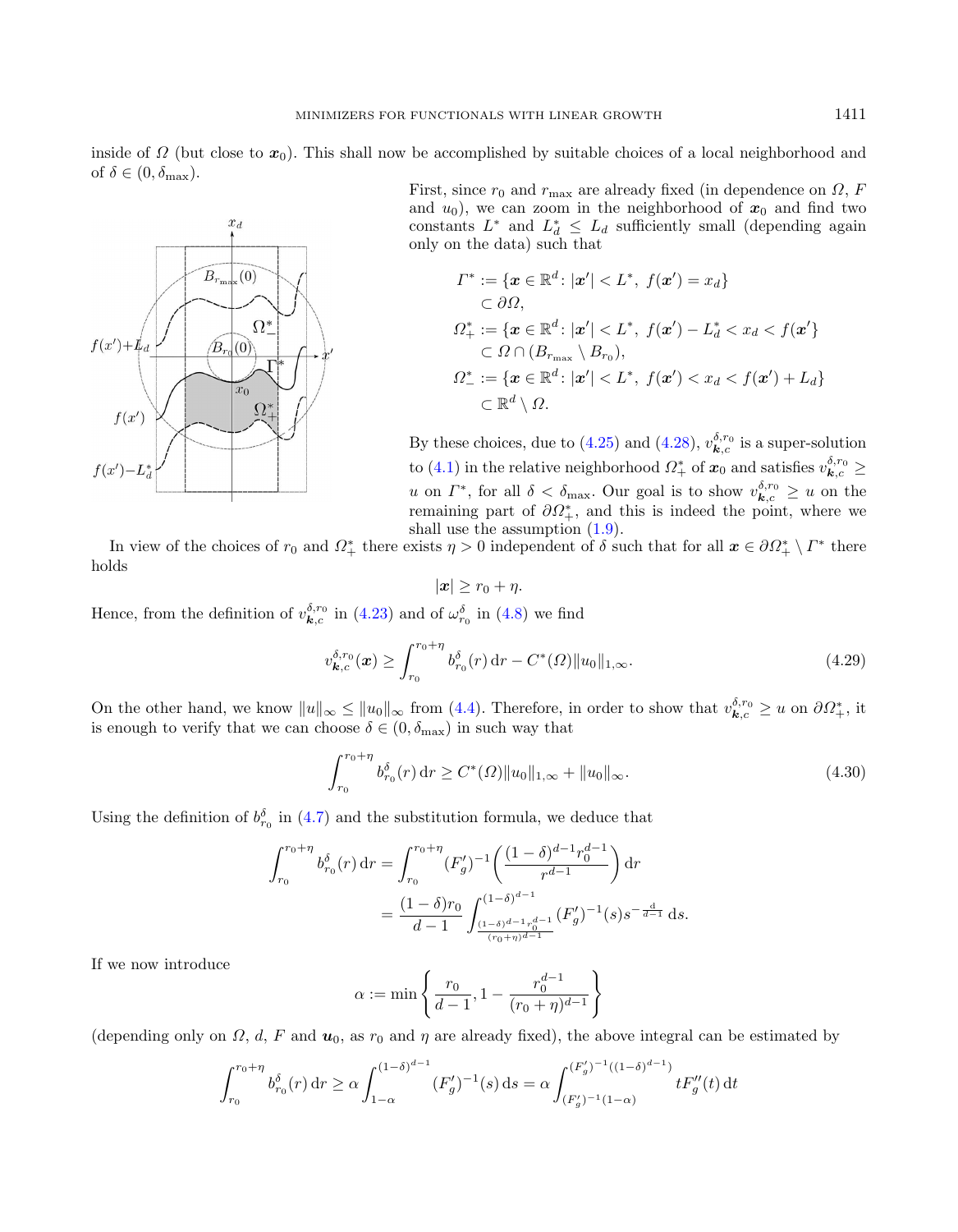(note that the integral on the right-hand side is negative whenever  $1 - \alpha > (1 - \delta)^{d-1}$  holds, hence, the previous inequality is trivially satisfied in this case). Thanks to Lemma [3.2](#page-7-2) (more precisely, by  $(1.10)$  and  $(1.9)$  for  $F_q$ ), we know first that  $(F'_g(s))^{-1} \to \infty$  as  $s \to 1$  and secondly that

<span id="page-17-2"></span>
$$
\int_1^\infty t F_g''(t) \, \mathrm{d}t = \infty.
$$

Therefore, we can fix  $\delta \in (0, \delta_{\text{max}})$  (depending only on  $\Omega$ , d, F and  $u_0$ ) such that

$$
\int_{r_0}^{r_0+\eta} b_{r_0}^{\delta}(r) dr \ge \alpha \int_{(F'_g)^{-1}(1-\alpha)}^{(F'_g)^{-1}((1-\delta)^{d-1})} t F''_g(t) dt \ge C^*(\Omega) \|u_0\|_{1,\infty} + \|u_0\|_{\infty}
$$

holds, which yields the desired inequality  $(4.30)$ . Therefore, we have proved

$$
v_{\mathbf{k},c}^{\delta,r_0} \ge u \qquad \text{on } \partial \Omega_+^* \tag{4.31}
$$

and have finished the construction of the barrier function on the relative neighborhood  $\Omega^*_{+}$  of  $x_0$ .

It now remains to establish the bound  $(4.5)$  for the normal derivative of u, locally at  $x_0$ , using the properties of the barrier function  $v_{\mathbf{k},c}^{\delta,r_0}$ . For this purpose, we recall that  $v_{\mathbf{k},c}^{\delta,r_0}$  is a super-solution to [\(4.1\)](#page-8-1) and that u is a solution to  $(4.1)$  in  $\Omega^*_+$ , Thus, in view of  $(4.31)$  we obtain from the comparison principle for elliptic equations in divergence form

$$
v^{\delta,r_0}_{\mathbf{k},c} \ge u \qquad \text{in} \qquad \Omega^*_+.
$$

This now allows to estimate the normal derivative. Indeed, for any  $0 < h \leq L_d^*$  we have  $\boldsymbol{x} := (\boldsymbol{0}', -r_0 - h) \in \Omega^*_+$ . and therefore, taking into account also  $v_{\bm{k},c}^{\delta,r_0}(\bm{x}_0) = u(\bm{x}_0)$ , we find the following estimate

$$
\frac{u(\boldsymbol{x}_0)-u(\boldsymbol{x})}{h} = \frac{v_{\boldsymbol{k},c}^{\delta,r_0}(\boldsymbol{x}_0)-v_{\boldsymbol{k},c}^{\delta,r_0}(\boldsymbol{x})}{h} + \frac{v_{\boldsymbol{k},c}^{\delta,r_0}(\boldsymbol{x})-u(\boldsymbol{x})}{h}
$$

$$
\geq \frac{v_{\boldsymbol{k},c}^{\delta,r_0}(\boldsymbol{x}_0)-v_{\boldsymbol{k},c}^{\delta,r_0}(\boldsymbol{x})}{h} \geq -\|v_{\boldsymbol{k},c}^{\delta,r_0}\|_{1,\infty} \geq -C(\Omega,F,u_0).
$$

Thus, recalling that the outer unit normal to  $\partial\Omega$  in  $x_0$  is given by  $e_n$ , we obtain in the passage  $h \to 0_+$  the lower bound

$$
\frac{\partial u(\boldsymbol{x}_0)}{\partial \boldsymbol{n}} \geq -C(\Omega, F, u_0).
$$

<span id="page-17-1"></span><span id="page-17-0"></span>Repeating the whole procedure with  $\omega_{r_0}^{\delta}$  replaced by  $-\omega_{r_0}^{\delta}$ , we get the opposite inequality

$$
\frac{\partial u(\boldsymbol{x}_0)}{\partial \boldsymbol{n}} \leq C(\Omega, F, u_0).
$$

The latter two inequalities imply  $(4.5)$ , which in turn, due to the reasoning in Section [4.1,](#page-9-2) provides

$$
\|\nabla u\|_{\infty} \le C(\Omega, F, u_0)
$$

(which, as the index  $\varepsilon$  was dropped, is precisely the uniform bound [\(4.2\)](#page-9-0)). This finishes the proof of the theorem.  $\square$ 

## **REFERENCES**

- [1] L. Beck and T. Schmidt, On the Dirichlet problem for variational integrals in BV . J. Reine Angew. Math. 674 (2013) 113–194.
- [2] L. Beck and T. Schmidt, Interior gradient regularity for BV-minimizers of singular variational problems. Nonl. Anal. 120 (2015) 86–106.